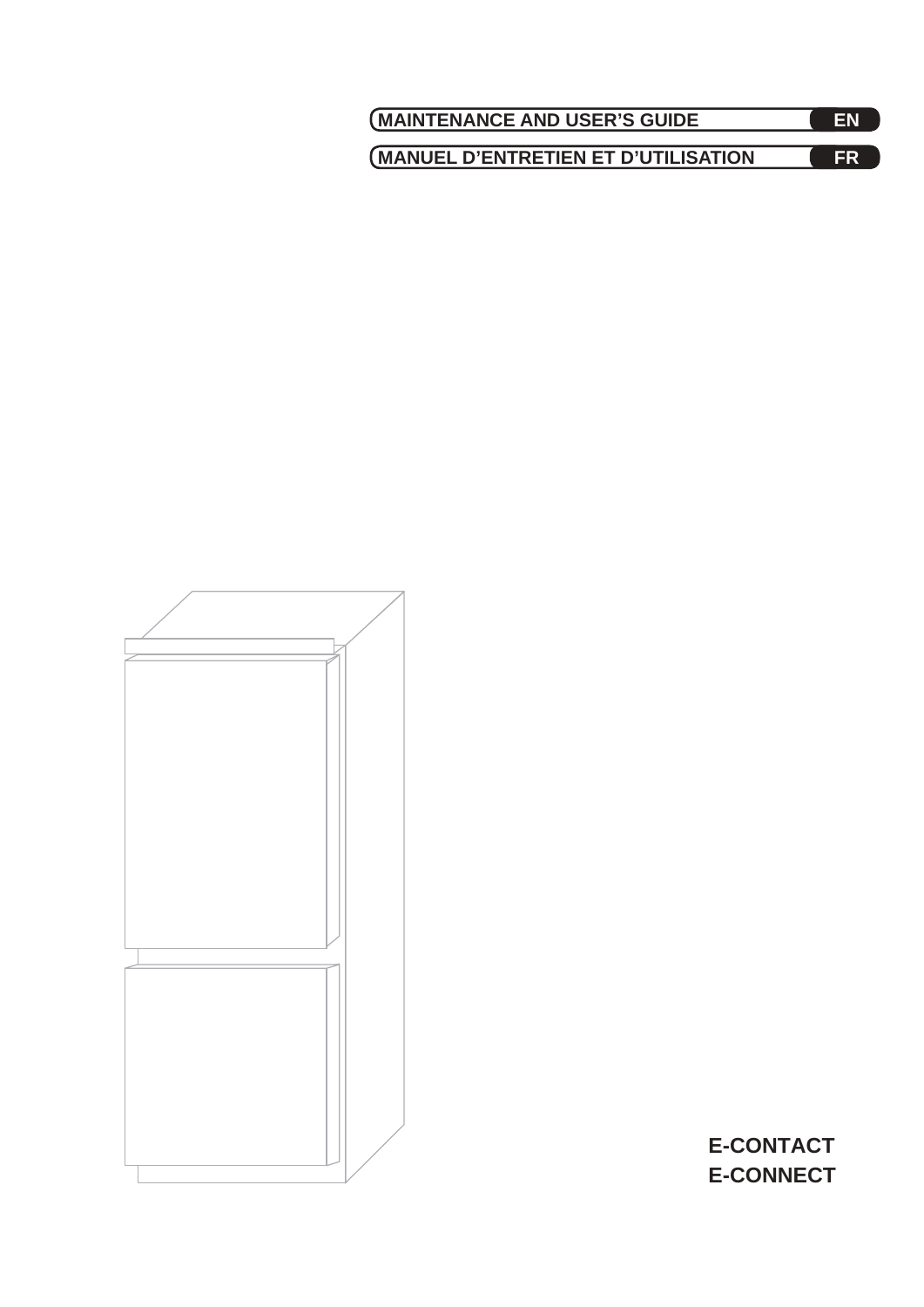## ENGLISH pg. 1--12

Congratulations on purchasing this fridge, which has been designed using the latest technologies for an easy-to-use, environmentally friendly appliance.

We recommend you read this guide and the technical datasheet carefully to find out everything you need to know about your new fridge.

FRANÇAIS page 13--24

Merci d'avoir acheté ce réfrigérateur, réalisé avec des technologies à l'avant-garde, qui garantissent une utilisation facile dans le respect de l'environnement.

Nous vous recommandons une lecture attentive de ce guide rapide et de la fiche technique pour vous familiariser avec votre nouveau réfrigérateur.

## CONTENTS ENGINEERING CONTENTS

| PRODUCT DIMENSION AND BUILT-IN COMPARTMENT 9--10   |  |
|----------------------------------------------------|--|
| INSTALLATION OF THE APPLIANCE IN THE COLUMN 10--10 |  |
| COPLING OF THE PANELS OF THE BUILT-IN COLUMN       |  |
|                                                    |  |
| PRECAUTIONS FOR THE CORRECT OPERATION  11--11      |  |
| SUSPENDING USE OF THE APPLIANCE  11--11            |  |
|                                                    |  |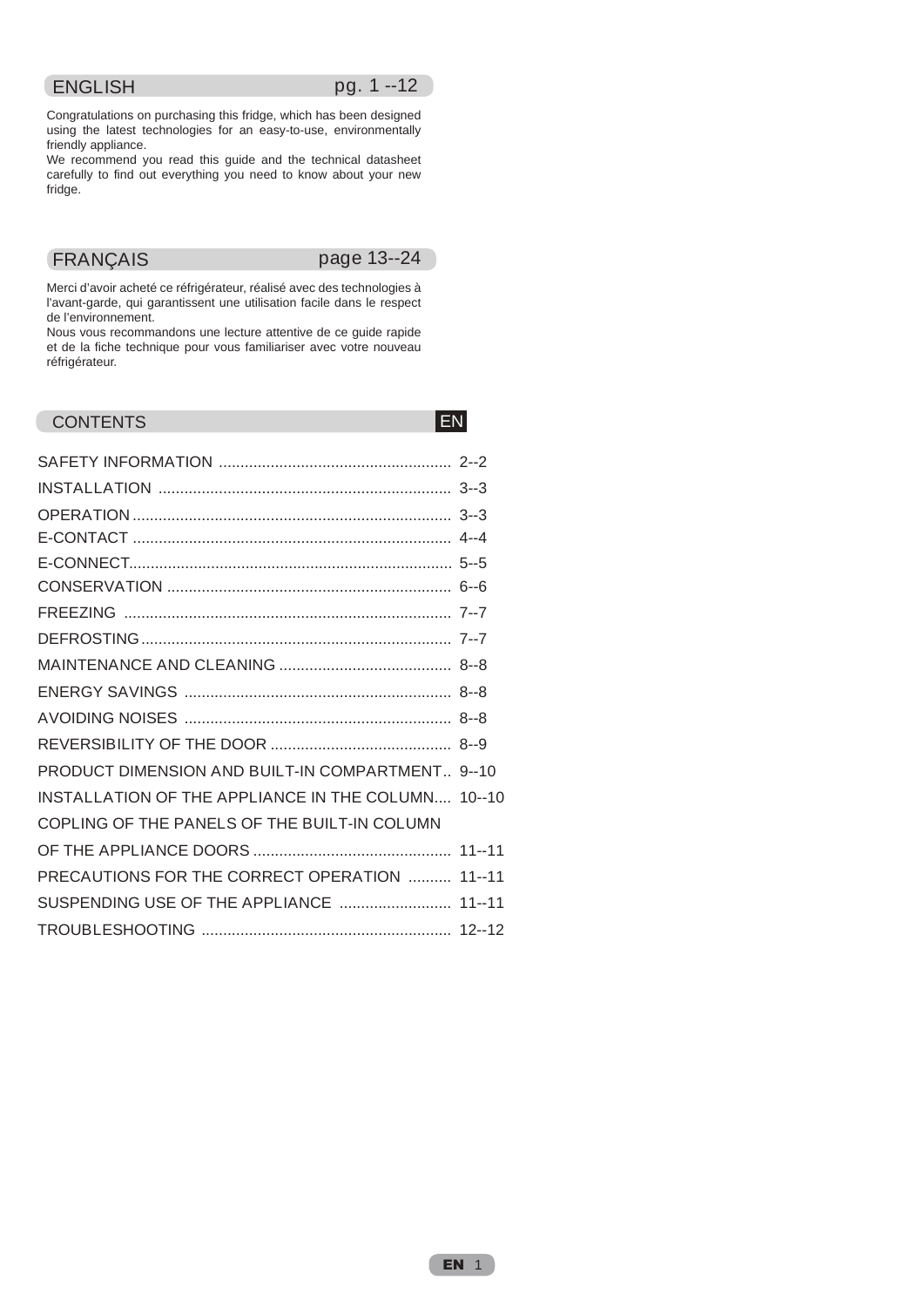Thank you for purchasing this product.

Before using your refrigerator, please carefully read this instruction manual in order to maximize its performance. Store all documentation for subsequent use or for other owners. This product is intended solely for household use or similar applications such as:

- the kitchen area for personnel in shops, offi ces and other working environments
- on farms, by clientele of hotels, motels and other environments of a residential type
- at bed and breakfasts (B & B)
- for catering services and similar applications not for retail sale.

This appliance must be used only for purposes of storage of food, any other use is considered dangerous and the manufacturer will not be responsible for any omissions. Also, it is recommended that you take note of the warranty conditions.

### SAFET INFORMATION

The refrigerator contains a refrigerant gas (R600a: isobutane) and insulating gas (cyclopentane), with high compatibility with the environment, that are, however, inflammable.

We recommend that you follow the following regulations so as to avoid situations dangerous to you:

• Before performing any operation, unplug the power cord from the power socket.

• The refrigeration system positioned behind and inside the refrigerator contains refrigerant. Therefore, avoid damaging the tubes.

• If in the refrigeration system a leak is noted, do not touch the wall outlet and do not use open flames. Open the window and let air into the room. Then call a service centre to ask for repair.

• Do not scrape with a knife or sharp object to remove frost or ice that occurs. With these, the refrigerant circuit can be damaged, the spill from which can cause a fire or damage your eyes.

- Do not install the appliance in humid, oily or dusty places, nor expose it to direct sunlight and to water.
- Do not install the appliance near heaters or inflammable materials.
- Do not use extension cords or adapters.
- Do not excessively pull or fold the power cord or touch the plug with wet hands.
- Do not damage the plug and/or the power cord; this could cause electrical shocks or fires.
- It is recommended to keep the plug clean, any excessive dust residues on the plug can be the cause fire.
- Do not use mechanical devices or other equipment to hasten the defrosting process.

• Absolutely avoid the use of open flame or electrical equipment, such as heaters, steam cleaners, candles, oil lamps and the like in order to speed up the defrosting phase.

• Do not use or store inflammable sprays, such as spray paint, near the refrigerator. It could cause an explosion or fire.

• Do not use electrical appliances inside the food storage compartments, unless they are of the type recommended by the manufacturer.

• Do not place or store inflammable and highly volatile materials such as ether, petrol, LPG, propane gas, aerosol spray cans, adhesives, pure alcohol, etc. These materials may cause an explosion.

• Do not store medicine or research materials in the refrigerator. When the material that requires a strict control of storage temperatures is to be stored, it is possible that it will deteriorate or an uncontrolled reaction may occur that can cause risks.

• Maintain the ventilation openings in the appliance enclosure or in the built-in structure, free of obstruction.

• Do not place objects and/or containers filled with water on the top of the appliance.

• Do not perform repairs on this refrigerator. All interventions must be performed solely by qualified personnel.

• This appliance can be used by children aged from 8 years and above and by persons with reduced physical, sensory or mental capabilities or with a lack of experience and knowledge, provided that they have been given adequate supervision or instruction concerning how to use the appliance in a safe way and understand the hazards involved.

Children should not play with the appliance. Cleaning and user maintenance should not be made by children without supervision.

Turning the knob fully counterclockwise, you will hear a click which corresponds to the switch-off of the product.

When the appliance is installed, the electrical cord and the current socket must be easily reached. The socket is compatible with the plug of the appliance. If not, request replacement of the plug by an authorized technician; do not use extension cords and/or multiple connectors.

Do not touch the internal parts or frozen food with moist or wet hands as it can cause burns.

Warning – This appliance contains a UV emitter. Do not stare directly at the light source.

#### EN 2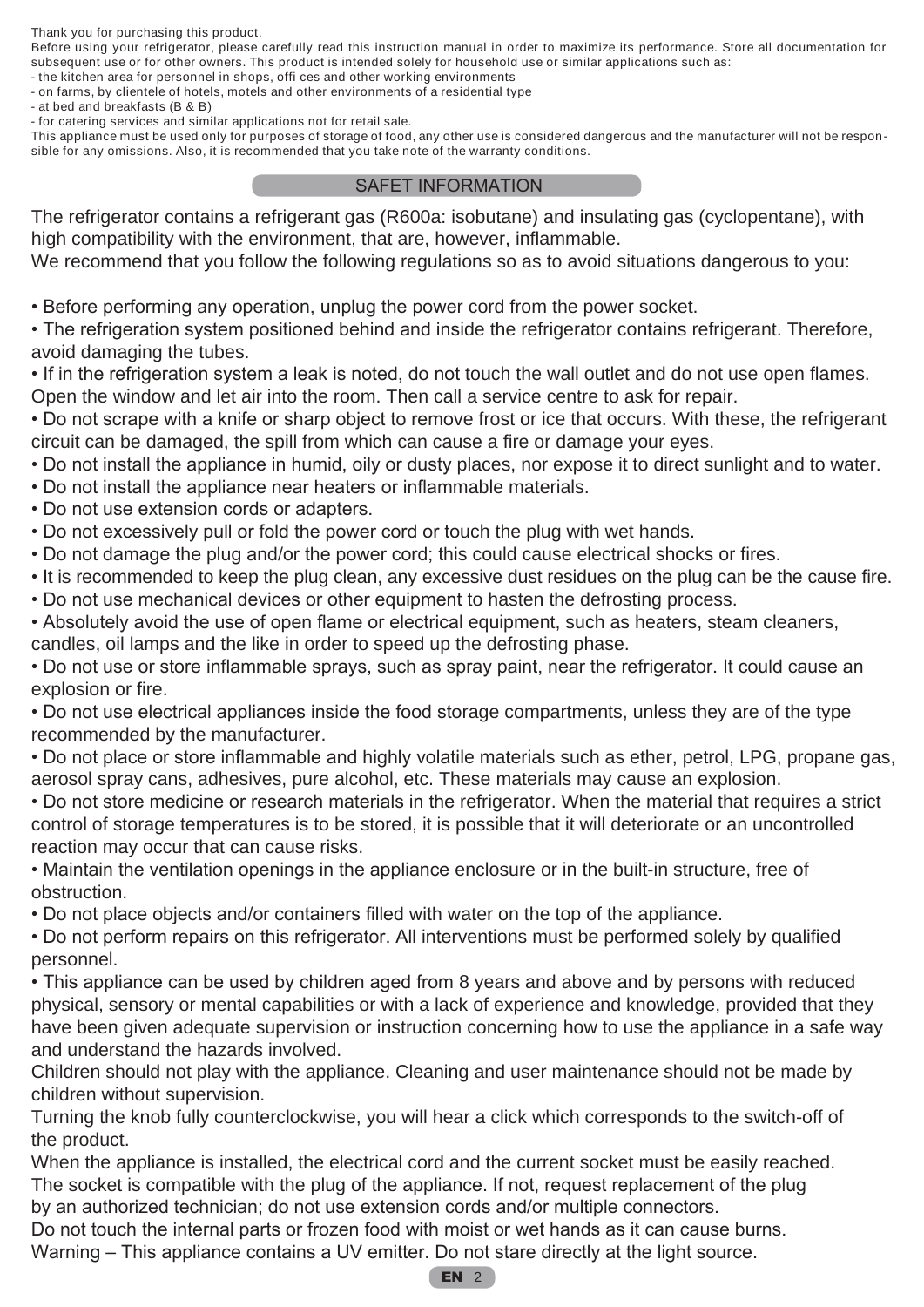#### Scrapping old appliance



This appliance is marked according to the European directive 2012/19/EU on Waste Electrical and Electronic Equipment (WEEE). WEEE contains both polluting substances (which can cause negative consequences for the environment) and basic components (which can be re-used). It is important to have WEEE subjected to specific treatments, in order to remove and dispose properly all pollutants, and recover and recycle all materials.

Individuals can play an important role in ensuring that WEEE does not become an environmental issue; it is essential to follow some basic rules:

- WEEE should not be treated as household waste;
- WEEE should be handed over to the relevant collection points managed by the municipality or by registered companies. In many countries, for large WEEE, home collection could be present.

In many countries, when you buy a new appliance, the old one may be returned to the retailer who has to collect it free of charge on a one-to-one basis, as long as the equipment is of equivalent type and has the same functions as the supplied equipment.

#### **Conformity**

By placing the  $\zeta \xi$  mark on this product, we are confirming compliance to all relevant European safety, health and environmental requirements which are applicable in legislation for this product.

## INSTALLATION

#### WARNINGS:

• Do not install the appliance in a damp or wet location as this could compromise the insulation and result in leakage.

Furthermore, on the exterior of the same, condensate could accumulate • Do not place the appliance in locations outside or near sources of heat or exposed to direct sunlight.

The appliance operates properly within the range of environmental temperatures indicated:

+10 +32'C for the climatic class SN

+16 +32'C for the climatic class N

+16 +38'C for the climatic class ST

+16 +43'C for the climatic class T

(See the nameplate of the product)

• Do not place containers with liquids on top of the appliance.

• Wait at least 3 hours after final placement before placing the appliance in operation.

#### Electrical connection

After shipping, place the appliance vertically and wait at least 2 - 3 hours before connecting it to the electrical system. Before inserting the plug into the electrical socket, make sure that:

• The socket is earthed and in compliance with the law.

• The socket can withstand the maximum power load of the appliance, as indicated on the nameplate of the refrigerator.

• The power supply voltage is within the amounts indicated on the nameplate of the refrigerator.

• The cord must not be folded or compressed.

• The cord must be checked regularly and replaced solely by authorized technicians.

• The manufacturer declines any liability whenever these safety measures are not respected.

#### Appliance start-up

Remove all wrapping/packaging present inside the appliance and clean with water and baking soda or neutral soap.

After the installation, wait 2 - 3 hours to allow time for the refrigerator/ freezer to stabilize at normal working temperature, before placing fresh or frozen foods inside.

If the power cord becomes disconnected, wait at least five minutes before restarting the refrigerator/ freezer. At this point, the appliance is ready for use.





2. Temperature control

3. ON/OFF button

4. E- Contact button

Turning the appliance ON:

Plug the appliance in, if all the temperature indicators LEDs are off, press ON/OFF (3) for 1 second. When you release the ON/OFF button (3) a temperature light will come on and the appliance will beep.

#### Turning the appliance OFF:

Press the ON/OFF button (3) for 1 second, when you release it, the temperature light will go out and the appliance will beep. In the event of a power failure, when the power comes back on, the appliance will run using the last saved setting.

|  | Setting the temperature |  |
|--|-------------------------|--|
|--|-------------------------|--|

Press the button for setting the temperature until you reach the level you want where level 1 is the warmest and level 4 is the coldest. Under normal operating conditions, we recommend using an intermediate setting (level 2)

On/Off 1 2 3 **4** Press button (2) for less than 2 seconds to change the temperature level.

On/Off 1 2 3 4

Advanced settings menu: Use this menu to set an intermediate level.

On/Off  $1 \leq 2 \geq 3$  4 Press button (2) for more than 2 seconds. When you release it, LED 2 will flash

On/Off 1 2  $\leqslant 3 \geqslant 4$ The next time you press button  $(2)$  for less than 2 seconds, the intermediate level will be set. This operation works in cycles every time you press the button.

On/Off 1 2 3  $\leqslant 4$ 

On/Off ₹  $1 \geqslant 2$  3 4

If you do not press the button (2) for more than 5 seconds, the settings will be saved.

The temperature levels in advanced settings are set from warmest to coldest e.g. 2/2.1/2.3/2.4 which means there are 4 sub-levels for every main level.

Door open alarm

If the door is left open for longer than 90 seconds, an alarm is sounded. To turn it off, simply close the door or press button 2.

| <b>Position</b> | <b>Conditions</b>                                         |
|-----------------|-----------------------------------------------------------|
| $1 - 2$         | Summer or ambient temperature between<br>25-35 °C         |
| $2 - 3$         | Spring, autumn or ambient temperature<br>between 15-25 °C |
| $3 - 4$         | Winter, or ambient temperature between<br>5-15 °C         |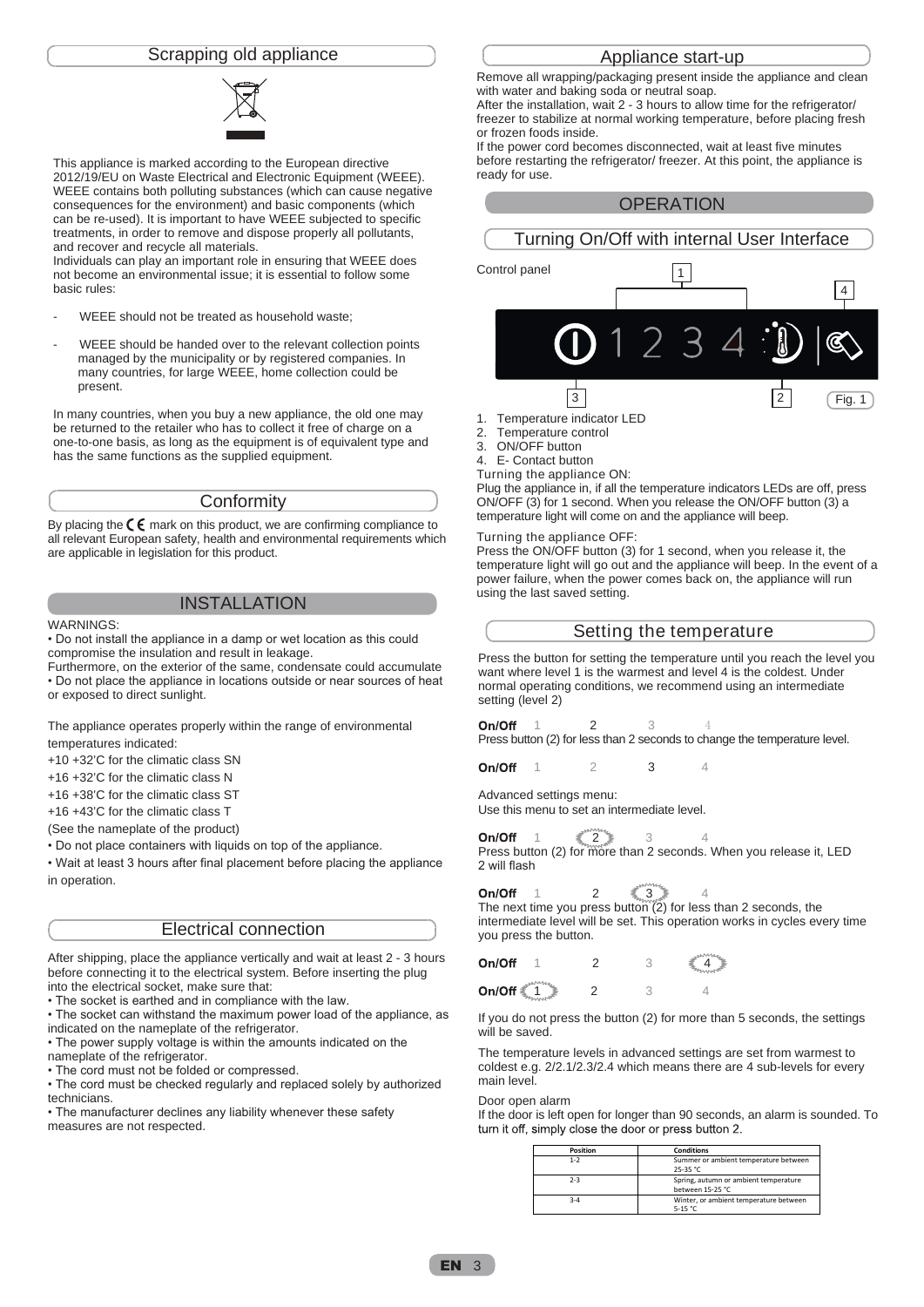## **E-CONTACT**

This appliance is equipped with **E-Contact** technology that allows you to interact, via the App, with smartphones based on Android operating system and equipped with NFC (Near Field Communication) function.

• Download on your smartphone the **Rosières E-Picurien** App.

**The Rosières E-Picurièn App is available for devices running both Android and iOS, both for tablets and for smartphones. However, you can interact with the machine and take advantage of the potential offered by E-Contact only with Android smartphones equipped with NFC technology, according to following functional scheme:**

| Android smartphone with<br><b>NFC technology</b>    | Interaction with the<br>machine + contents |
|-----------------------------------------------------|--------------------------------------------|
| <b>Android smartphone</b><br>without NFC technology | <b>Contents only</b>                       |
| <b>Android Tablet</b>                               | <b>Contents only</b>                       |
| <b>Apple iPhone</b>                                 | <b>Contents only</b>                       |
| Apple iPad                                          | <b>Contents only</b>                       |

## **FUNCTIONS**

The main functions available using the App are:

• **Fine Temperature Level Setting** – To set temperature level also by intermediate steps (0,5; 1; 1,5; 2; 2,5; 3; 3,5; 4; 4,5)

• **Super Boost** – To activate an additional boost to cool down quickly both fridge and freezer.

• **Eco Mode** – Automatically the entire refrigerator is setted on level 2 (+5°, -18°)

• **Working efficiency** – Cooling statistics and tips for a more efficient use of your machine.

• **Clever Care** – Direct link to User Manual and help on line.

**Get all the details of the E-Contact functions, browsing the App in DEMO mode or go to: www.rosieres.fr**

## **HOW TO USE E-CONTACT**

FIRST TIME - Machine registration

• Enter the "**Settings**" menu of your Android smartphone and activate the NFC function inside the "**Wireless & Networks**" menu.

**Depending on the smartphone model and its Android OS version, the process of the NFC activation may be different. Refer to the smartphone manual for more details.**

• Turn on the **E-Contact** button on the User Interface by pressing 2 seconds to enable the NFC antenna on the Sky Led. The **E-Contact** label switches on.



• Open the App, create the user profile and register the appliance following the instructions on the phone display or the "**Quick Guide**" attached on the machine.

**More information, F.A.Q. and the video for an easy registration are available on: www.rosieres.fr**

## **NEXT TIME – Regular usage**

• Every time you want to manage the machine through the App, first you have to enable the **E-Contact** mode by turning on the **E-Contact** button.

• Make sure you have unlocked your phone (from stand-by mode) and you have activated the NFC function; then, follow the steps mentioned earlier.

• If you want to activate a function (e.g. Super Boost cycle), select it in the App.

• Follow the instructions on the phone display, **KEEPING IT ON** the **E-Contact** logo on the Sky Led, when requested to do so by the App.



## **NOTES:**

**Place your smartphone so that the NFC antenna on its back matches the position of the E-Contact logo on the appliance (as illustred below).**



**If you do not know the position of your NFC antenna, slightly move the smartphone in a circular motion over the E-Contact logo until the App confirms the connection. In order for the data transfer to be successful, it is essential TO KEEP THE SMARTPHONE ON THE DASHBOARD DURING THESE THE FEW SECONDS OF THE PROCEDURE; a message on the device will inform about the correct outcome of the operation and advise you when it is possible to move the smartphone away.**

**Thick cases or metallic stickers on your smartphone could affect or prevent the transmission of data between machine and telephone. If necessary, remove them.**

**The replacement of some components of the smartphone (e.g. back cover, battery, etc...) with non-original ones, could result in the NFC antenna removal, preventing the full use of the App.**

**The management and the control of the machine via App is only possible "by proximity": it is therefore not possible to perform remote operations (e.g.: from another room; outside of the house).**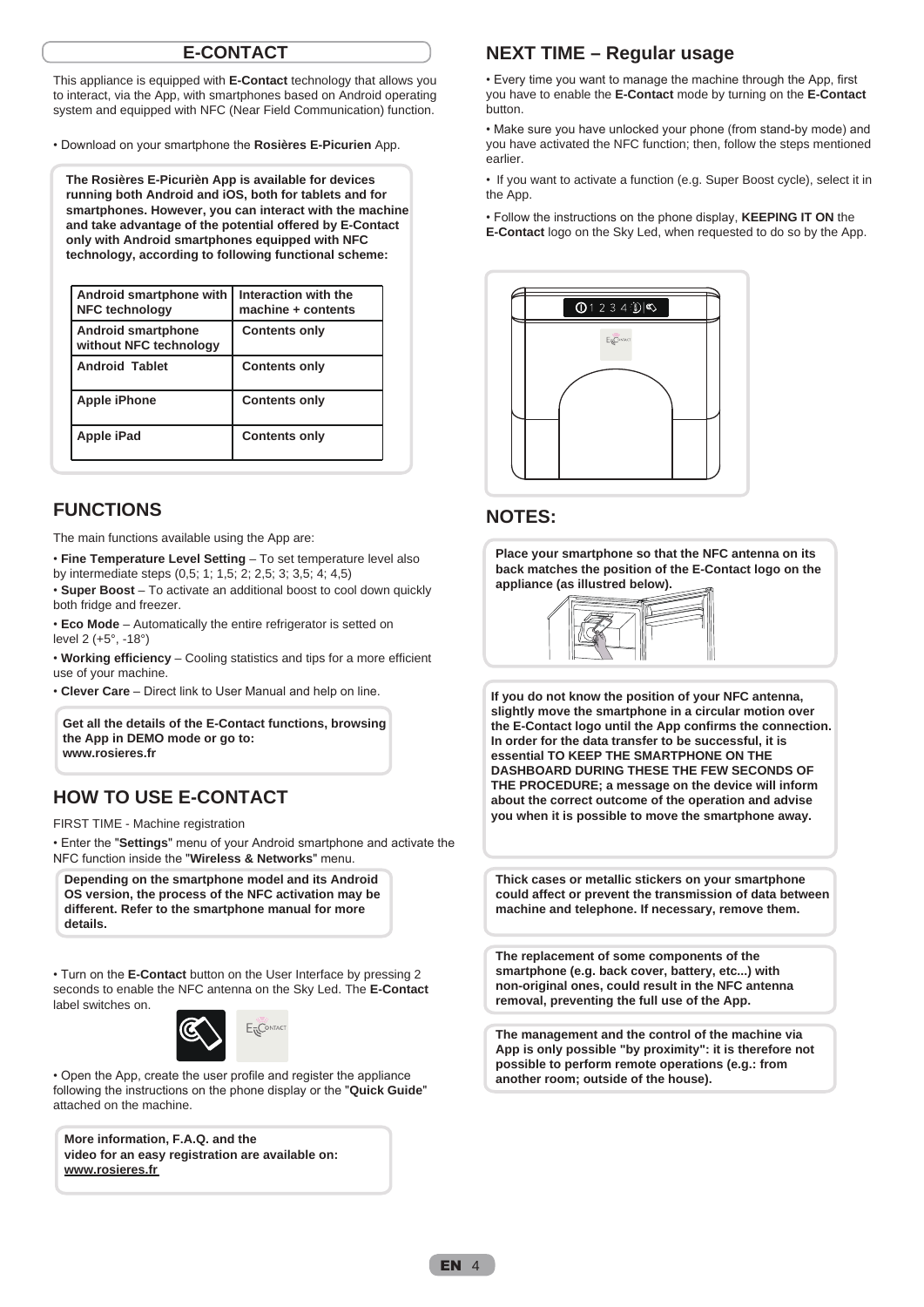



- 3. Temperature level controls
- 4. Super Cooling
- 5. Eco Mode
- 6. Super Freezing
- 7. Holiday function
- 8. E-Connect Plus

#### Switching on:

Fit the plug into the socket; if all temperature level LEDs are off, press the ON/OFF button (2). When the ON / OFF button is released, switching on is confirmed by the activation of the temperature digits for 5°, -18° and of the buzzer.

Switching off:

Press the ON / OFF (2) button for one second; when the button is released, switching off is confirmed by the turning off of the temperature digits and the activation of the buzzer. In case of power drop, when the appliance is switched on, it will be reset to the last saved setting.

#### **Temperature adjustment**

Press the MODE button to select the wished compartment for temperature adjustment.

Press the adjustment arrows to increase or decrease the temperature inside the selected compartment.



#### **Super Cooling**

Press the Super Cooling button (4) to activate an additional pulse for a fast freezing of the fridge compartment. The function is activated and confirmed by the switching on of the dedicated LED icon.

#### **Eco Mode**

Press the Eco Mode button (5) to set the temperatures of the fridge in max. energy efficiency conditions. To deactivate the function, press the Eco Mode button (5) again.

#### **Super Freezing**

Press the Super Freezing button (6) to activate an additional pulse for a fast freezing of the freezer compartment. The function is activated and confirmed by the switching on of the dedicated LED icon. To deactivate the function, press the Super Freezing button (6) again.

### **Holiday function**

In case of long stops, the Holiday function (7) can be used. This function deactivates the fridge compartment, while leaving the freezer on. Ensure that there is no food inside the fridge compartment before using this function. The function is activated and confirmed by the switching on of the dedicated LED icon. To deactivate the function, press the Holiday button (7) again.

## **E-CONNECT PLUS**

This appliance is equipped with **E-CONNECT** PLUS technology that allows you to control it remotely via App, thanks to Wi-Fi function.

#### **MACHINE ENROLLMENT (ON APP)**

• Download the **Rosieres E-Picurien** App on your device.

**The Rosieres E-Picurien App is available for devices running both Android and iOS, both for tablets and for smartphones.**

**Get all the details of the E-CONNECT PLUS functions by browsing the App in DEMO mode.**

• Open the App, create the user profile and enroll the appliance following the instructions on the device display or the "**Quick Guide**" attached on the machine. This operation is necessary just for the first installation.

**Using an Android smartphone equipped with NFC technology (Near Field Communication), the enrollment process is simplified (Easy Enrollment); in this case,**  when indicated by App - PRESS the button **(s)** (single long pressure) until the NFC LED switching on sand **Wi-Fi blinking LED.**

**- Put the smartphone on the E-CONNECT PLUS logo on the dashboard until the data download confirmation to the App.**

**- Finalize the enrollment following the instruction on the smartphone's screen**

**follow the instructions on the phone display, PLACE AND KEEP IT NEAR the E-CONNECT PLUS logo on the machine, when requested to do so by the App.**

**The replacement of some components of the smartphone (e.g. back cover, battery, etc...) with non-original ones, could result in the NFC antenna removal.** 

## **Refrigerator usage from remote by App**

When the enrollment is completed, there will be the following condition:

• Wi-Fi LED switched on

• NCF LED switched off  $\mathbb{C}$ 



From now on it will be possible to manage the product by using the buttons on the display or using the App: both of them will be aligned according to the last command given

## **WI-FI RESET**

To reset Wi-Fi, use the button  $\left[\widehat{\mathbb{G}}\right]$  with a single long pressure. There will be the following condition:



• Switched on NFC LED

Wi-Fi reset procedure must be done in case of:

- Enrollment (check the Quick Guide attached on the product)
- Power black out
- Router exchange
- Changing of Wi-Fi Network
- Appliance transfer
- Some kind of customer service assistance

In case of reset, remove the product from own App profile and proceed with the new enrollment.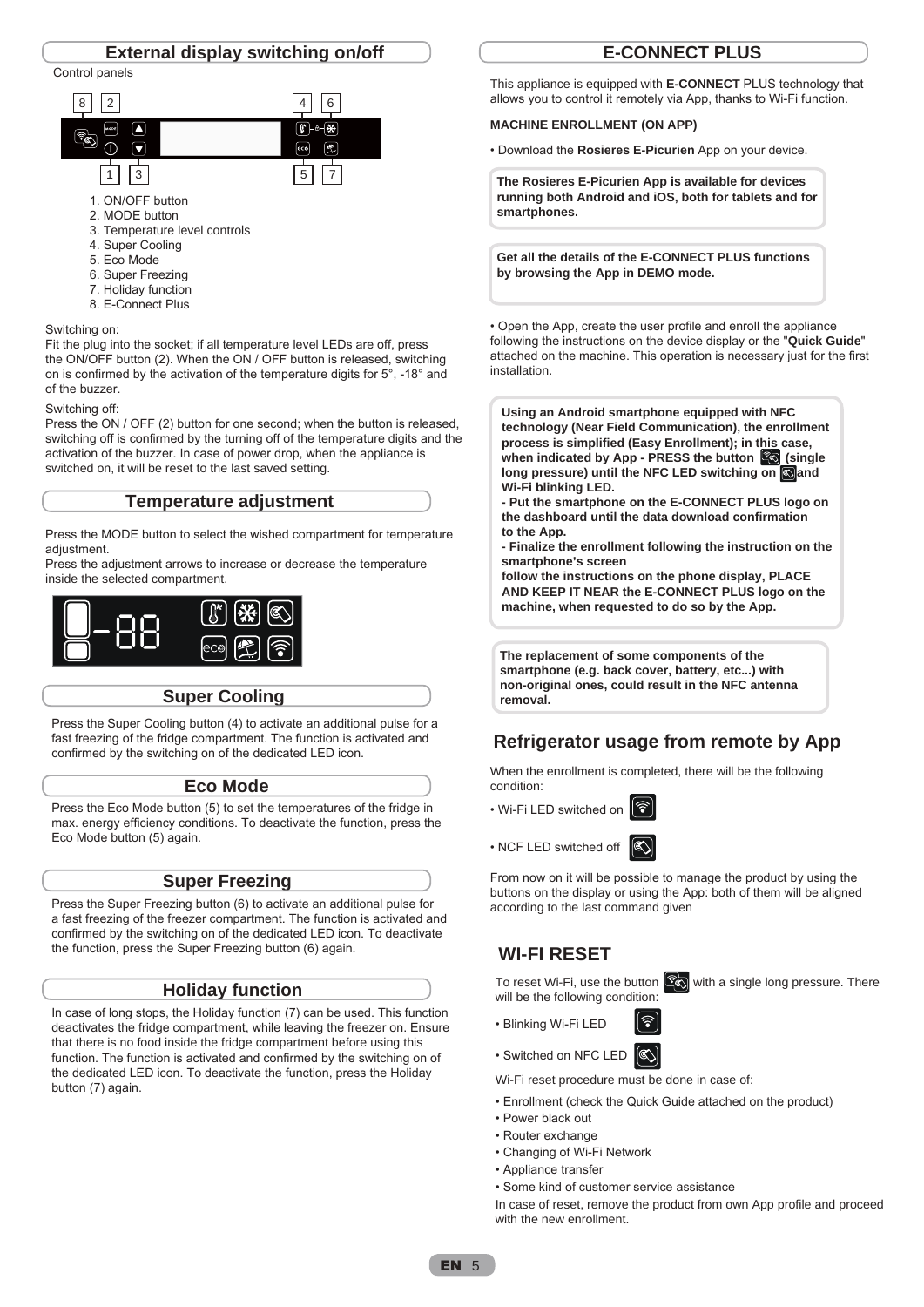# Refrigerator Compartment Fan (if present)

#### The fan is preset to OFF.

To activate, press the switch (Fig. 2).

To optimize energy consumption, it is recommended that you turn the fan on only when the ambient air temperature exceeds 28 to 30°C.



LED UVA Lights (if present)

LED UVA Lights activate a Titanium filter producing a «photocalysis» reaction which will destroy bacteria within the refrigerator air.

This reaction works when the refrigerator door is closed to avoid purified air leakage.

In ventilated products(Static and Frost Free), it is integrated in the sky fan and it works every time the compressor works. 99.9% of the initial amount of bacteria inserted in the fridge compartment for the test purposes, was no longer detectable in the air after 30 minutes operation of the antibacterial system.

In Total No Frost products, it is inserted in sky box and it works every time the compressor works. 99.9% of the initial amount of bacteria inserted in the fridge compartment for the test purposes, was no longer detectable in the air after 8 minutes operation of the antibacterial system.

Filter is permanent and therefore does not need changing.

## **CONSERVATION**

• To maintain the best flavour, nourishment and freshness of foods, it is advisable to store them in the refrigerator compartment as shown in Fig. 5 below, making sure to wrap them in aluminium or plastic sheets or in appropriate covered containers to avoid cross-contamination.

#### Refrigerator zone

### Fruit / Vegetables

• To decrease fruit and vegetable moisture losses they must be wrapped in plastic materials such as, for example, films or bags and then inserted in the fruit/vegetable zone. In this way rapid deterioration is avoided.



## Refrigerated section fresh zone

(not all models)

The zone shown below is recommended for meat, fish, poultry, etc.; do not store fruit and vegetables because they can freeze;



#### Indicator of the temperature in the coldest zone (not all models)

Some models are equipped with an indicator of the temperature in the refrigerator compartment in the coldest zone, for you to be able to control the average temperature.

This symbol indicates the coldest zone of the refrigerator (Fig. 4).



 $Fig. 4$ 

Check that on the indicator of the temperature, the word OK is clearly shown (Fig. 5). If the word does not appear, this means that the temperature is too high: adjust the temperature to a cooler setting and wait for about 10 hours.

Fig. 2 Recheck the indicator: if necessary, proceed with a new adjustment.



 $[$  Fig. 5  $]$ 

#### NOTE:

If large quantities of food are inserted or the refrigerator door frequently opened, it is normal for the indicator fails to show OK. Wait for at least 10 hours before setting the temperature at its coldest levels (3,4).



Place food on the shelves in a homogeneous manner to allow air to circulate properly and to cool it.

• Avoid contact between the food and the far end walls of the refrigerator compartment.

• Do not introduce hot foods as they can cause deterioration of existing ones and increase energy consumption.

- Remove the wrappings of foods before inserting them.
- Do not put in dishes or other containers unless previously washed.
- •Do not obstruct the cold air ventilator openings with food.

• Do not cover the glass shelf of the vegetable bin to allow for proper air circulation.

• Do not store bottles in the freezer compartment as they can burst when frozen.

• ln the case of prolonged power outage, keep the doors closed so that foods remain cold as long as possible.

• The installation of the appliance in a hot and humid location, with frequent door openings and storing large amounts of vegetables can cause the formation of condensate and affect the performance of the unit itself.

• To prevent excessive energy consumption, the frequent or prolonged opening of the doors is not recommended.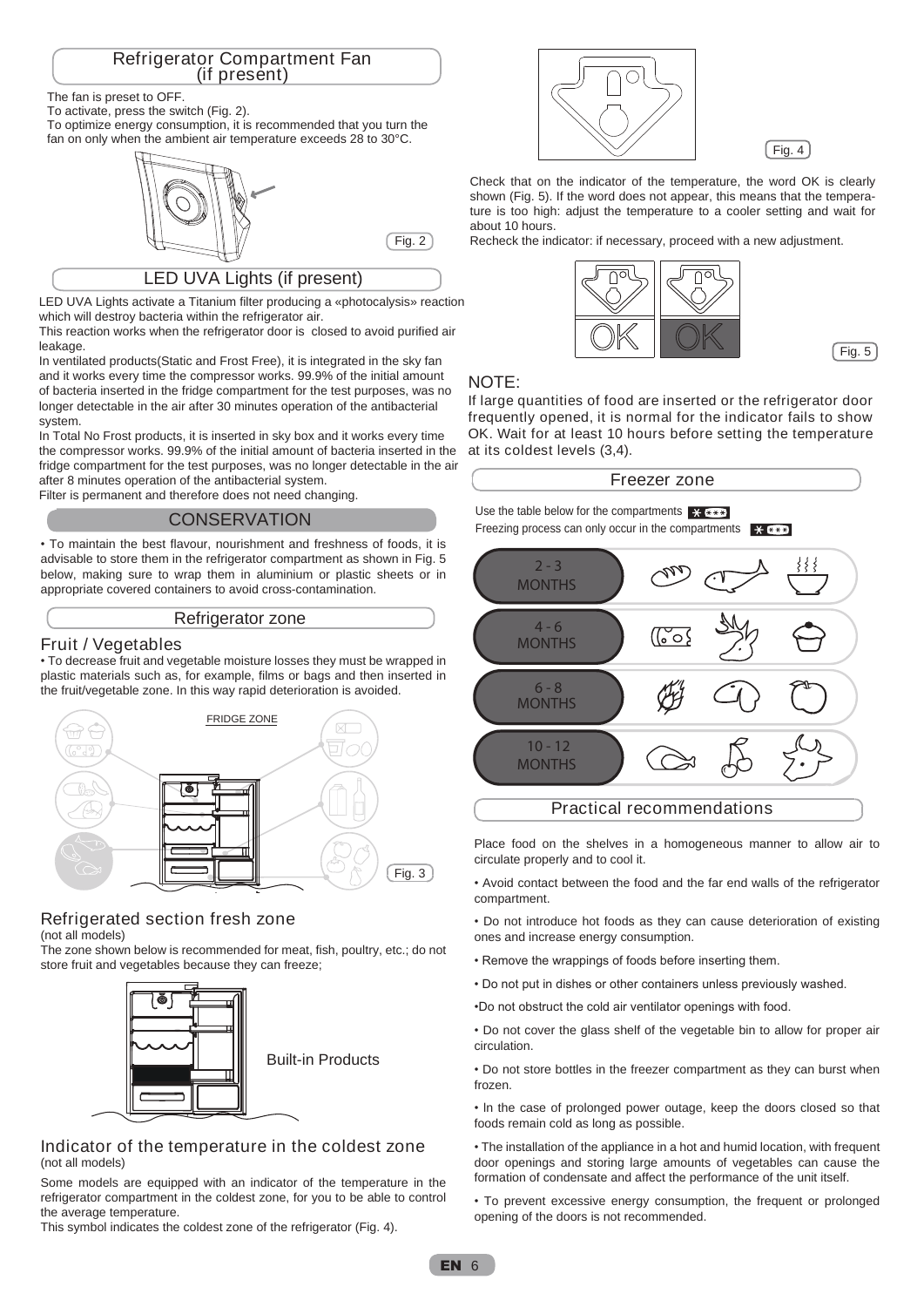#### FREEZING DEFROSTING

• Foods must be fresh.

• Freeze small amounts of food at a time in order to freeze quickly. Never exceed the maximum amount indicated on the rating label.

• During freezing, do not open the freezer door.

- Food must be sealed, airtight.
- Separate food to be frozen by those already frozen.
- Label bags or containers to keep an inventory of frozen foods.

• Once defrosted, do not ever refreeze foods and consume them promptly.

#### NOTE:

The temperature doesn't usually need to be adjusted.

Only in case you find excessive cooling of the products contained in the refrigerator compartment, gently set the warmest temperature levels (1,2).

On completion of freezing, set the warmest temperature levels  $(1,2)$ .

## Defrosting the refrigerator compartment

During normal functioning, the refrigerator is automatically defrosted. There is no need to dry the drops of water present on the rear wall or to eliminate the frost (depending on functioning).

The water is conveyed to the rear part through the drain hole found there and the heat of the compressor causes it to evaporate.

• Keep the drainage pipe (Fig. 6) clean in the refrigerator compartment to keep it free of water.

Defrosting of the fridge compartment occurs automatically in this



product.

Important: if your ambient temperature is high, the appliance may operate continuously, thus building up excessive frost on the inner wall of the fridge. Set the warmest temperature levels (1,2).

The most energy-saving configuration requires drawers, food box and shelves to be positioned in the product, please refer to the above pictures

The rating plate states the maximum quantity of foods that can be frozen, (see Figure 6).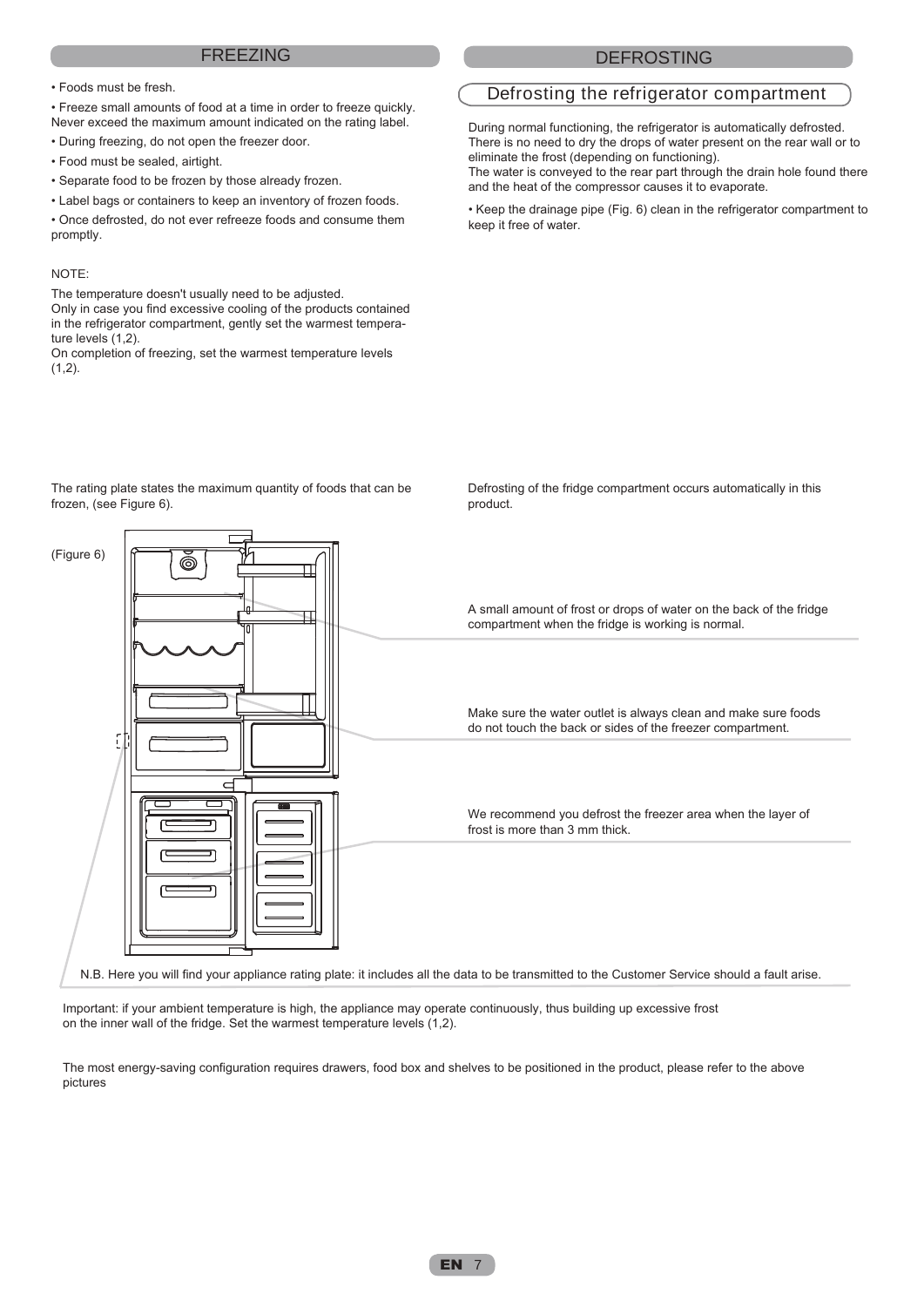#### Defrosting the freezer compartment (static products without NO-FROST technology)

When the layer of frost present in the freezer compartment exceeds 3mm, it is recommended to proceed with the defrosting as it increases energy consumption.

- 1) Press the ON / OFF button (3) for 1 second.
- 2) Disconnect the power cord.

3) Remove the frozen food and temporarily place them in a cool place.

- 4) Leave the freezer door open to speed defrosting.
- 5) Collect the water on the bottom of the product.
- 6) Dry the freezer.
- 7) Reconnect the power cord and set the desired values.
- 8) Wait a moment and reintroduce the frozen foods.

#### WARNING:

Absolutely avoid the use of open flames or electrical appliances, such as heaters, steam cleaners, candles, oil lamps and the like to accelerate the defrosting phase.

Do not scrape with a knife or sharp object to remove frost or ice present. These can damage the refrigerant circuit, the leakage of which can cause a fire or damage your eyes.d.

#### Defrosting the freezer compartment (NO-FROST products)

Defrosting is automatic.

#### MAINTENANCE AND CLEANING

Lighting

LED lighting

T he p roduct is equipped with LED lights, please contact the Technical Assistance Service in case of replacement.

Compared to traditional light bulbs, the LEDs last longer and are environmentally friendly.

#### Cleaning

#### NOTICE:

• Before each operation, remove the refrigerator plug from the power socket to prevent electric shocks.

• Do not pour water directly on the outside or inside of the refrigerator itself. This could lead to oxidation and damaging of the electrical insulation.

#### IMPORTANT:

To prevent cracking of the inside surfaces and plastic parts, follow these suggestions:

• Wipe away any food oils adhered to plastic components.

• The internal parts, gaskets and external parts can be cleaned with a cloth with warm water and baking soda or a neutral soap. Do not use solvents, ammonia, bleach or abrasives.

• Remove the accessories, for example, the shelves, from the refrigerator and from the door. Wash in hot soapy water. Rinse and thoroughly dry.

• The back of the appliance tends to accumulate dust which can be eliminated with the use of a vacuum cleaner, after having switched off and disconnected the appliance from the electrical outlet. This provides greater energy efficiency.

#### ENERGY SAVINGS

For better energy savings, we suggest:

• Installing the appliance away from heat sources and not exposed to direct sunlight and in a well ventilated room.

• Avoid putting hot food into the refrigerator to avoid increasing the internal temperature and therefore causing continuous functioning of the compressor.

• Do not excessively stuff foods so as to ensure proper air circulation. • Defrost the appliance in case there is ice (see DEFROSTING) to facilitate the transfer of cold.

• ln case of absence of electrical energy, it is advisable to keep the refrigerator door closed.

- Open or keep the doors of the appliance open as little as possible
- Avoid adjusting the thermostat to temperatures too cold.
- Remove dust present on the rear of the appliance (see CLEANING).

#### AVOIDING NOISES

During its operation, the refrigerator emits some absolutely normal noises, such as:

• HUMMING, the compressor is running.

• RUMBLINGS, RUSTLINGS and HISSING, the refrigerant is flowing through the tubes.

• TICKS and CLICKS, the operation shutdown of the compressor.

Small measures to r ed uce the vibration nois es:

• Containers touch each other: Avoid contact between containers and glass recipients.

• Drawers, shelves, bins vibrate: Check the proper installation of internal accessories. NOTE:

The refrigerant gas produces noise even when the compressor is off; it is not a defect, it is normal.

If you hear a clicking sound inside the appliance, it is normal as due to expansion of the various materials.

#### REVERSIBILITY OF THE DOOR

The doors of the appliance can be reversed so as to allow the opening to the right or left according to exigency.

#### NOTE:

• Inversion of the doors must be performed by qualified technical personnel.

• Inversion of the doors is not covered by the warranty.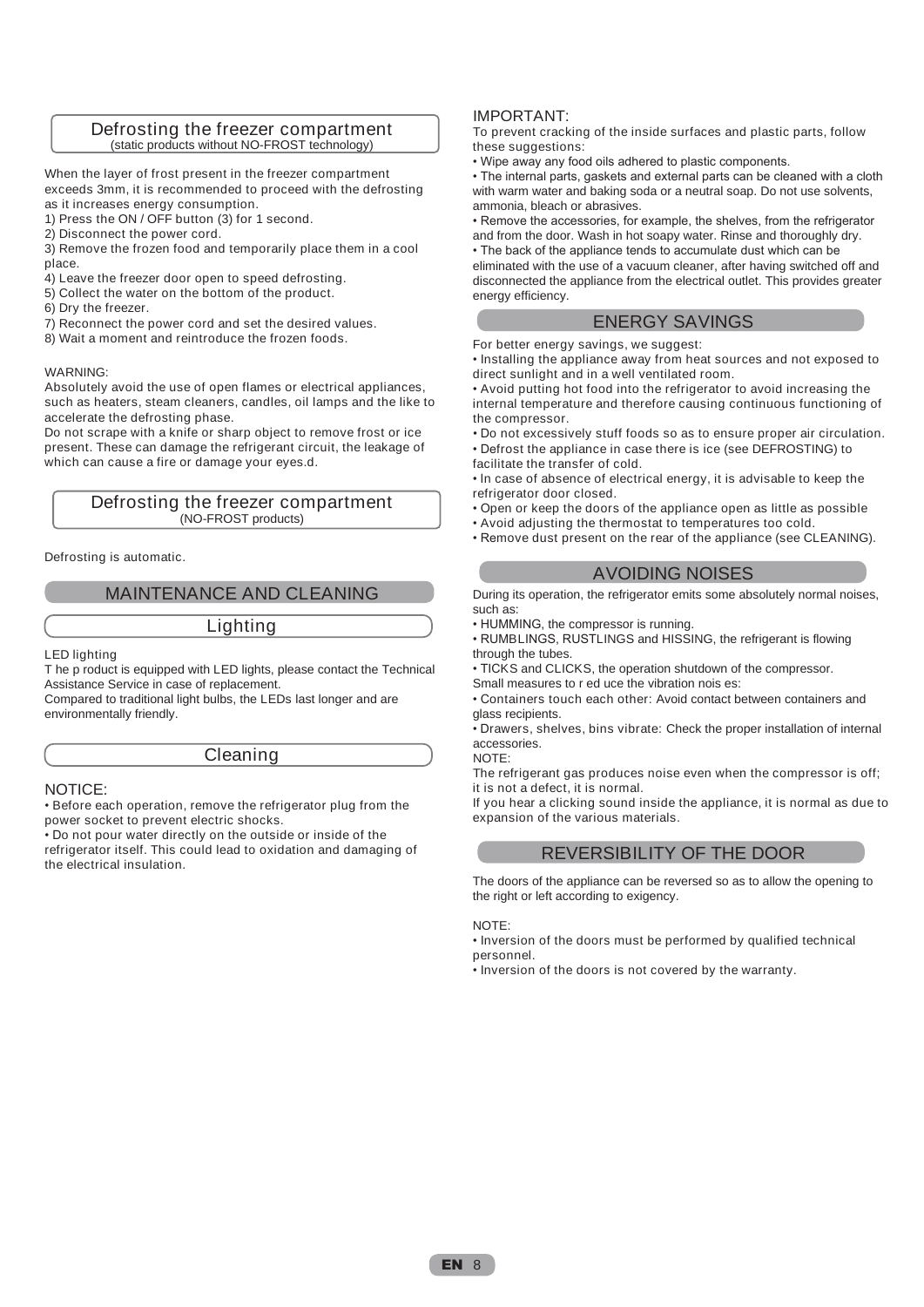## REVERSING THE OPENING OF THE DOORS



## PRODUCT DIMENSIONS AND BUILT-IN COMPARTMENT



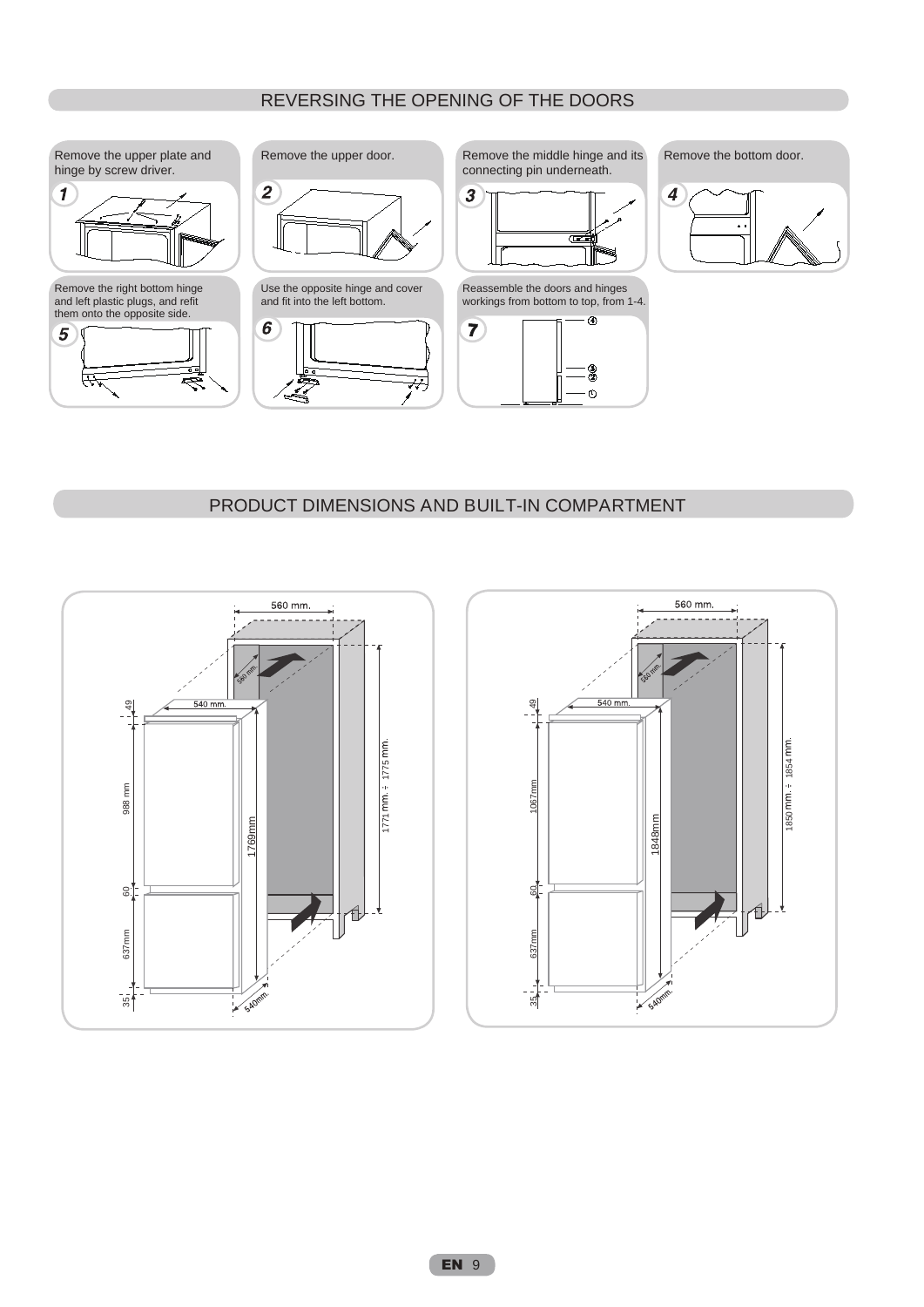Insert the appliance into the column, placing it on the opposite site of the hinges, and make sure 3-5 mm distance gap.





Use a cross-screwdriver to loosen the connecting pin underneath the right middle hinge, and adjust to screw onto the right cabinet wall.

5  $\overline{\mathbb{C}^{\bullet}}$  After ensuring the match between appliance door and column door, then screw the appliance upper part to the cabinet



Fit the seal to the appliance, cut off the excessive part if necessary. Fit the bottom parts with plastic covers.

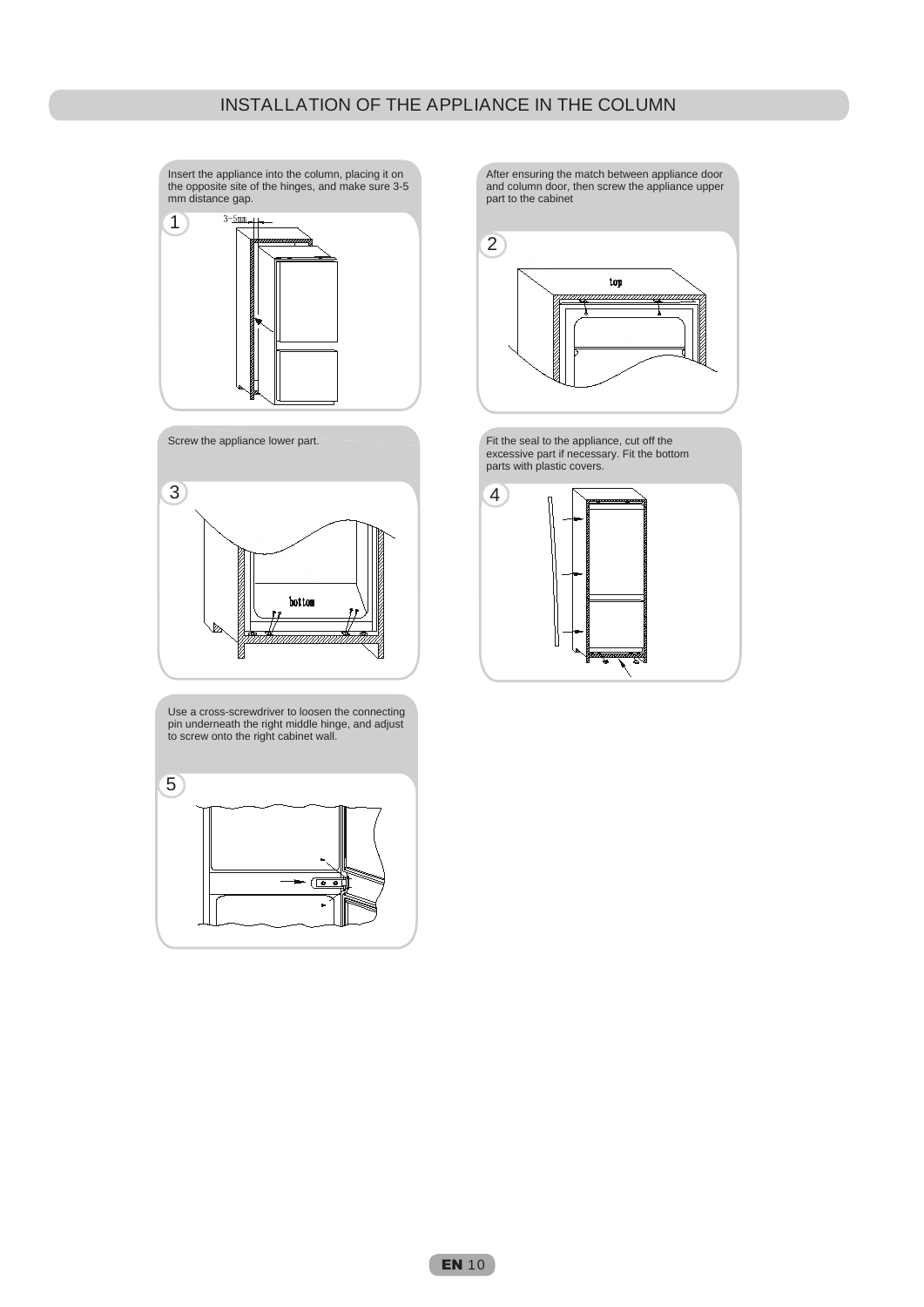### COUPLING OF THE PANELS OF THE BUILT-IN COLUMN OF THE APPLIANCE DOORS

The appliance is equipped with coupling devices for the appliance doors with the column panels (loader slide).



Open the doors of the built-in column and the fridge. Position the built-in loader in the slide, then fit it into the fridge door.



Mark the fixing points for the screws and drill with a bit of a diameter of 2.5mm.



Connect the appliance door to the cabinet panel keeping the loader slots as guidelines.



## PRECAUTIONS FOR THE CORRECT **OPERATION**

Once the product has been embedded, place the rear part of the column in contact with the wall so as to prevent access to the compressor compartment.

For the product to operate correctly it is essential to allow adequate air circulation so as to cool down the condenser located in the rear part of the appliance.

For this reason, the column must be equipped with a rear chimney, whose upper opening must not be blocked and with a front slot which will be covered with a ventilation grill.







### SUSPENDING USE OF THE APPLIANCE

- If the appliance is not to be used for a long time:
- 1) Turn the appliance OFF (see Operation).
- 2) Extract the plug or remove the safety device.
- 3) Clean the appliance
- 4) Leave the doors of the appliance open.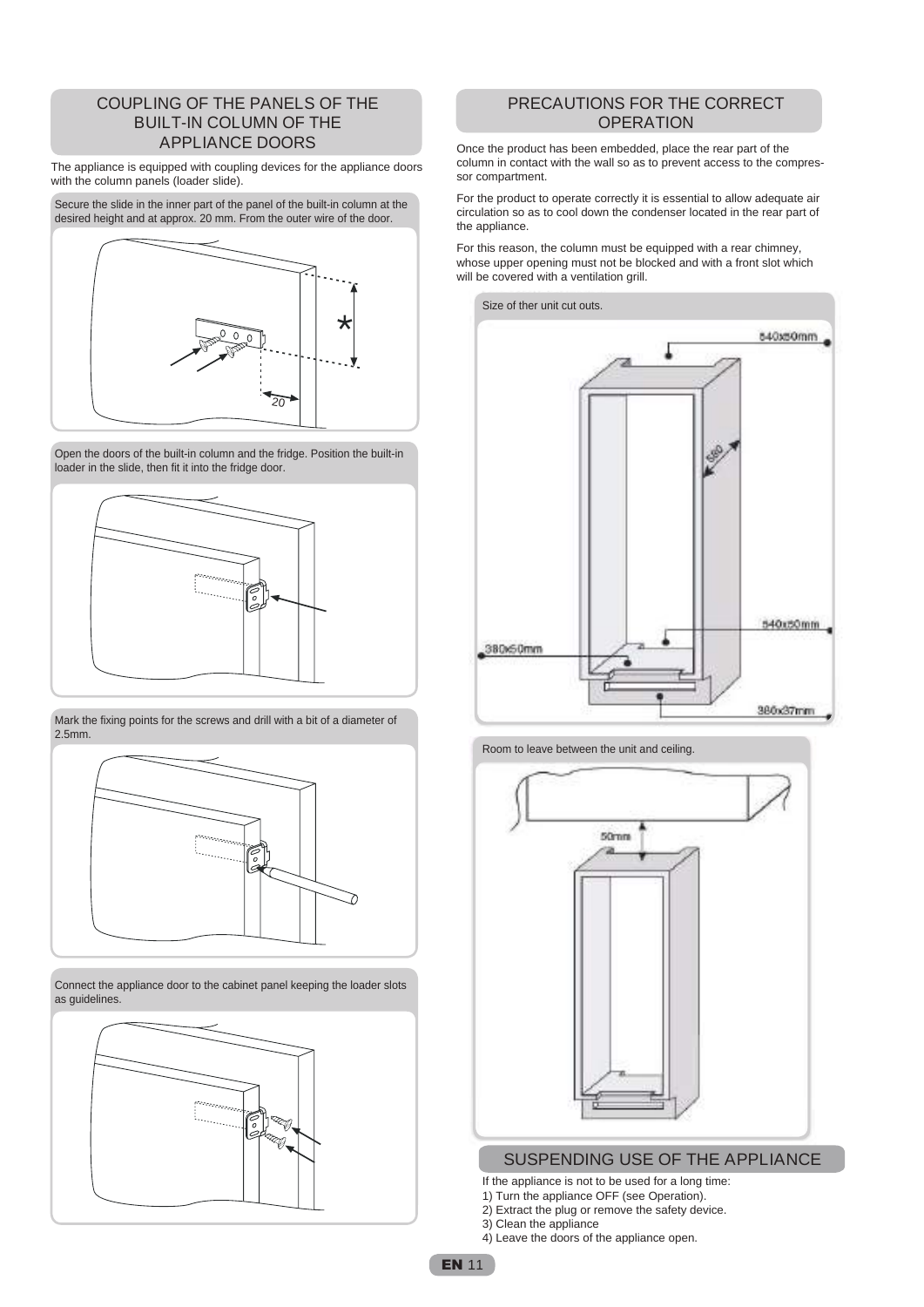| <b>PROBLEM</b>                                                                | <b>CAUSE</b>                                                                                                                                         | <b>REMEDY</b>                                                                                                                                                                                                                                                 |
|-------------------------------------------------------------------------------|------------------------------------------------------------------------------------------------------------------------------------------------------|---------------------------------------------------------------------------------------------------------------------------------------------------------------------------------------------------------------------------------------------------------------|
| The inside illumination light bulb does not<br>turn on.                       | • Electricity absence.<br>• Door switch is blocked.                                                                                                  | • The power cord is not properly plugged in.<br>• Check whether the appliance is switched off.<br>(see Temperature Adjustment).<br>. Ensure that there is a current in the house.<br>• Check that it is active.                                               |
|                                                                               |                                                                                                                                                      |                                                                                                                                                                                                                                                               |
| The refrigerator and freezer do not suffi<br>ciently cool.                    | • The doors are not closed.<br>• The doors are frequently opened<br>• Erroneous setting of the temperature.                                          | • Check that the door and gaskets close<br>properly.<br>• Avoid unnecessary opening of the doors for a<br>period of time.<br>• Check the temperature setting and, if it is<br>possible, cool even more (see Temperature                                       |
|                                                                               |                                                                                                                                                      | adjustment)                                                                                                                                                                                                                                                   |
|                                                                               | • The refrigerator and freezer have been<br>excessively filled.<br>• Surrounding temperature is too low.<br>• No electrical power.                   | • Wait for the stabilization of the temperature of<br>the refrigerator or freezer.<br>• Check that the ambient temperature is in<br>accordance with what is indicated on the<br>nameplate (see Installation).<br>• The power cord is not properly plugged in. |
|                                                                               |                                                                                                                                                      | • Check whether the appliance is switched off<br>(see Temperature adjustment)<br>. Ensure that in the home there is current.                                                                                                                                  |
| The food in the refrigerator freezes.                                         | • Erroneous setting of the temperature.                                                                                                              | • Check the temperature setting (see Temperature<br>Adjustment) and, if possible, decrease tempera-<br>ture setting.                                                                                                                                          |
|                                                                               | . Food in contact with the back wall.                                                                                                                | • Separate the food from the back wall of the<br>refrigerator.                                                                                                                                                                                                |
|                                                                               | • The freezing of too much fresh food causes a<br>lowering of the temperature of the refrigerator                                                    | . Do not exceed the maximum amount to be<br>frozen (see Freezing).                                                                                                                                                                                            |
| The bottom of the refrigerator compartment<br>is wet or droplets are present. | The drain tube could be clogged.                                                                                                                     | • Clean the drain tube with a stick or the like to<br>allow the discharge of water.                                                                                                                                                                           |
| Presence of drops or water on the back wall<br>of the refrigerator.           | • Normal operation of the refrigerator.                                                                                                              | • It is not a defect (see Defrosting).                                                                                                                                                                                                                        |
| Presence of water in the vegetable drawer.                                    | • Lack of air circulation.                                                                                                                           | • Verify that your glass shelf tray vegetables are<br>not put foods that prevent air circulation.                                                                                                                                                             |
|                                                                               |                                                                                                                                                      | . Vegetables and fruits with too much moisture. . Wrap the fruit and vegetable materials plastic<br>such as, for example, films, bags or containers.                                                                                                          |
| The motor runs continuously.                                                  | • The doors are not closed.                                                                                                                          | • Make sure the doors are closed and if the seals<br>close properly.                                                                                                                                                                                          |
|                                                                               | • The doors are opened frequently.                                                                                                                   | • Avoid unnecessary open ports for a certain                                                                                                                                                                                                                  |
|                                                                               | • Ambient temperature is very high.                                                                                                                  | period.<br>• Verify that the ambient temperature is in<br>accordance with the specifications on the<br>nameplate (see Installation).                                                                                                                          |
|                                                                               | • Thickness of frost than 3mm.                                                                                                                       | • Set the display/thermostat a warmer temperature.<br>• Defrost the unit (see Defrosting).                                                                                                                                                                    |
| The frozen food is thawing.                                                   | . The ambient temperature range below climate . Move the unit to a warmer or heat the room.<br>class of the product.<br>The compressor starts rarely |                                                                                                                                                                                                                                                               |
|                                                                               | • The freezer door is not closed.                                                                                                                    | • Make sure the door is closed and that the gasket<br>is sealing properly.                                                                                                                                                                                    |
| WI-FI light flashes 3 sec on - 1 sec off.                                     | • Router off.                                                                                                                                        | • Switch the router on.                                                                                                                                                                                                                                       |
|                                                                               | • Lacking connection.                                                                                                                                | • Reset the product (see WI-FI)                                                                                                                                                                                                                               |

IF YOU ARE NOT SOLVED THE PROBLEM, CONTACT THE SERVICE CENTER, PLEASE GIVE THE TYPE OF FAULT AND THE INFORMATION ON THE PLATE OF THIS APPARATUS TO INSIDE THE REFRIGERATOR COMPARTMENT:

• The model of equipment.

• The number of series.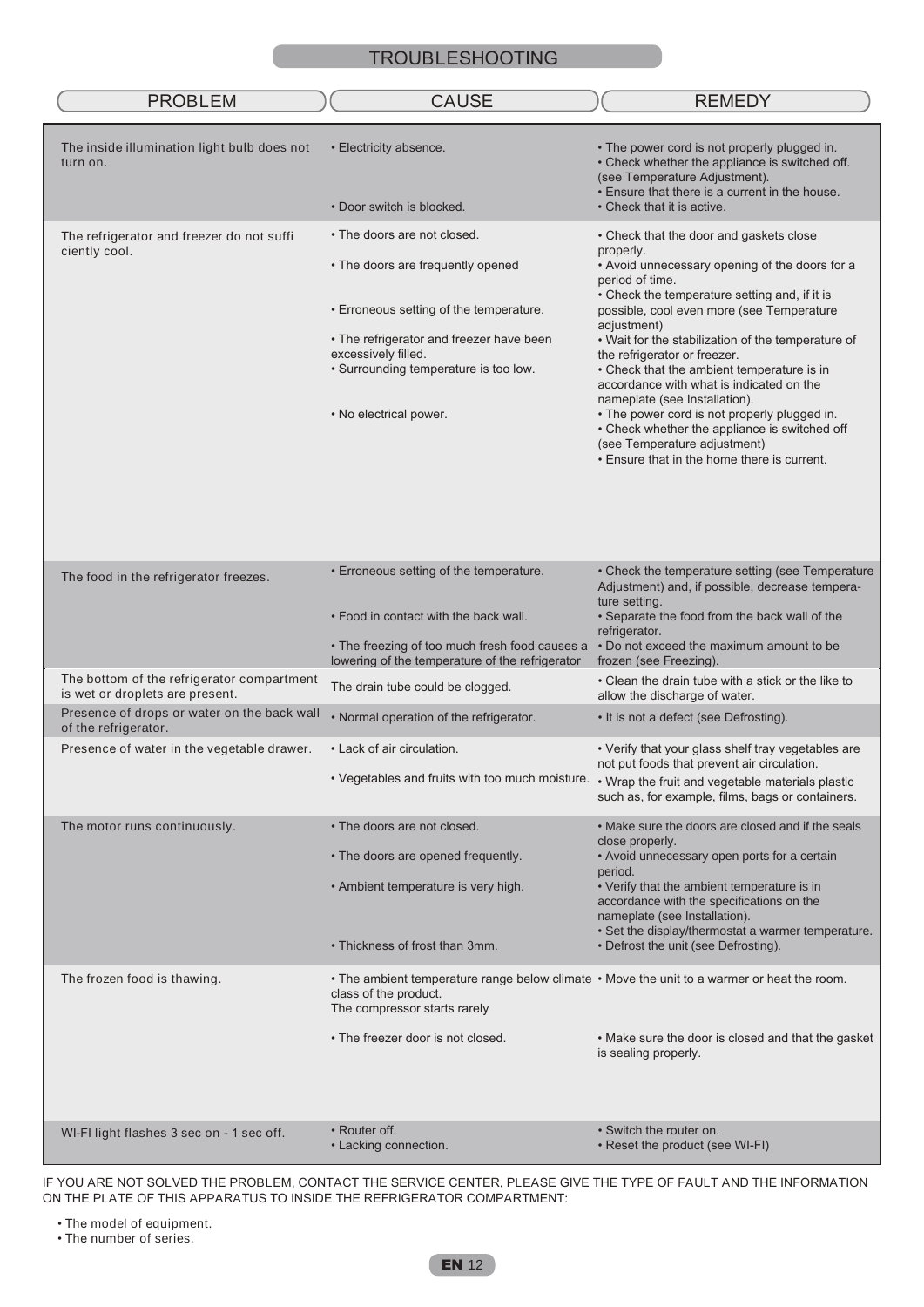## CONTENU FR

| DIMENSIONS DU PRODUIT ET COMPARTIMENT              |  |
|----------------------------------------------------|--|
|                                                    |  |
| INSTALLATION DE L'APPAREIL DANS LA COLONNE  22--22 |  |
| ASSEMBLAGE DES PANNEAUX DE LA COLONNE              |  |
| ENCASTREMENT DES PORTES DE L'APPAREIL  23--23      |  |
| PRECAUTIONS RELATIVES AU FONCTIONNEMENT            |  |
|                                                    |  |
| SUSPENDRE L'UTILISATION DE L'APPAREIL  23--23      |  |
|                                                    |  |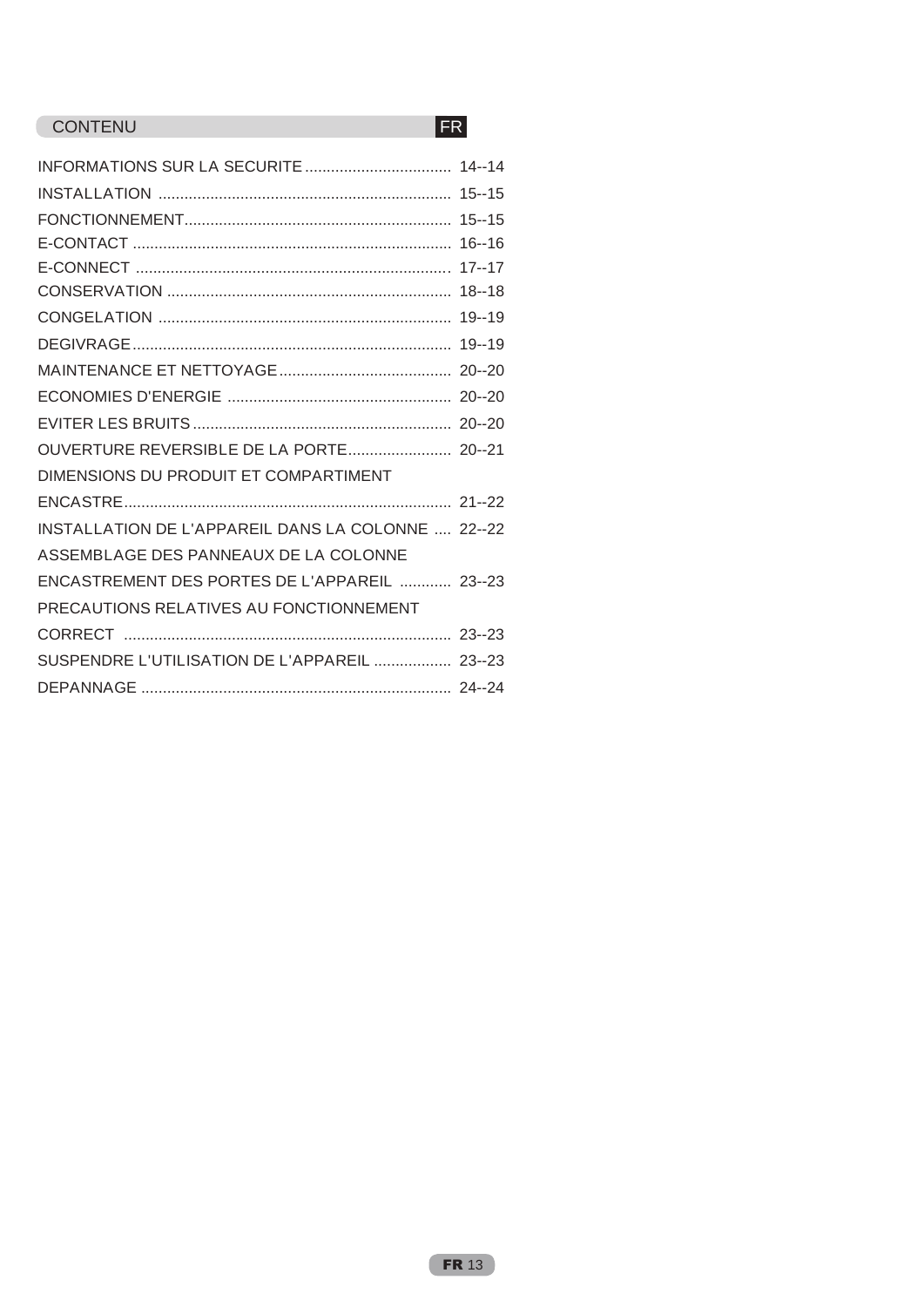Merci d'avoir acheté ce produit.

Avant d'utiliser votre réfrigérateur, veuillez lire attentivement ce mode d'emploi afin d'optimiser sa performance. Conserver l'ensemble de la documentation pour un usage ultérieur ou pour d'autres propriétaires. Ce produit est conçu uniquement pour une utilisation privée ou des applications similaires comme :

- le coin cuisine du personnel dans les magasins, bureaux et autres environnements de travail

- dans les fermes, par la clientèle des hôtels, des motels et autres environnements résidentiels

- dans les Bed and Breakfast (B & B)

- pour les services de restauration et applications similaires non dédiées à la vente au détail.

Cet appareil doit être utilisé uniquement à des fins de conservation d'aliments, toute autre utilisation est considérée comme dangereuse et le fabricant ne sera pas responsable de toute omission. De plus, il est recommandé de prendre note des conditions de garantie.

## INFORMATIONS SUR LA SECURITE

Le réfrigérateur contient un gaz réfrigérant (R660a : isobutane) et un gaz isolant (cyclopentane), dotés d'une compatibilité élevée avec l'environnement et qui sont cependant inflammables.

Nous vous recommandons de suivre les réglementations suivantes afin d'éviter toutes situations dangereuses pour vous :

• Avant de procéder à tout fonctionnement, débrancher le cordon électrique de la prise électrique.

• Le système de réfrigération positionné derrière et à l'intérieur du réfrigérateur contient du réfrigérant. Par conséquent, éviter d'endommager les tuyaux.

• Si une fuite est détectée dans le système de réfrigération, ne pas toucher la sortie murale et ne pas utiliser de flammes.

Ouvrir la fenêtre et aérer la pièce. Ensuite appeler un service après-ventes pour demander une réparation.

• Ne pas gratter avec un couteau ou un objet tranchant pour retirer le givre ou la glace apparus. Ils peuvent causer des dégâts sur le circuit réfrigérant, toute projection en résultant peut provoquer un incendie ou endommager vos yeux.

• Ne pas installer l'appareil dans des endroits humides, huileux ou poussiéreux, ne pas l'exposer à la lumière directe du soleil et à l'eau.

• Ne pas installer l'appareil à proximité de radiateurs ou de matériaux inflammables.

• Ne pas utiliser de rallonges ni d'adaptateurs.

• Ne pas tirer ou plier de manière excessive le cordon d'alimentation ou ne pas toucher la fiche avec les mains mouillées.

• Ne pas endommager la fiche et/ou le cordon d'alimentation ; cela pourrait provoquer des chocs électriques ou des incendies.

• Il est recommandé de garder la fiche dans un état propre, tout résidu de poussière présente en excès sur la fiche peut être la cause d'un incendie.

• Ne pas utiliser de dispositifs mécaniques ou d'autre équipement pour accélérer le processus de dégivrage.

• Éviter impérativement l'utilisation d'une flamme ou d'un équipement électrique, tel que des radiateurs, des nettoyeurs vapeur, des bougies, des lampes à pétrole ou similaires pour accélérer la phase de dégivrage.

• Ne pas utiliser ou conserver des sprays inflammables, tels que de la peinture en aérosol, auprès du réfrigérateur. Cela pourrait causer une explosion ou un incendie.

• Ne pas utiliser les appareils à l'intérieur des compartiments de conservation des aliments, dans la mesure où ils correspondent au type recommandé par le fabricant.

• Ne pas placer ou conserver des substances inflammables ou hautement volatiles telles que l'éther, le pétrole, le GPL, le gaz propane, les bombes d'aérosol, les colles, l'alcool pur etc. Ces substances peuvent provoquer une explosion.

• Ne pas conserver des médicaments ou des substances de recherche dans le réfrigérateur. Lorsque le matériau à conserver requiert un contrôle strict des températures de conservation, il est possible qu'il se détériore ou qu'une réaction incontrôlée se produise, qui peut entraîner des risques.

- Maintenir les ouvertures de ventilation situées dans le bâti de l'appareil ou sur la structure encastrée, libres de toute obstruction.
- Ne pas placer d'objets et/ou de récipients contenant de l'eau sur le dessus de l'appareil.

• Ne pas effectuer de réparation sur ce réfrigérateur. Toutes les interventions doivent uniquement être réalisées par un personnel qualifié.

• Cet appareil peut être utilisé par des enfants âgés de 8 ans et plus et par des personnes à capacités physiques, sensorielles ou intellectuelles réduites ou sans expérience et connaissances, uniquement s'ils sont sous surveillance ou bien s'ils ont été informés quant à l'utilisation de l'appareil de manière sûre, et s'ils comprennent les risques impliqués.

Les enfants ne doivent pas jouer avec l'appareil. Le nettoyage et l'entretien par l'utilisateur ne doivent pas être effectués par des enfants sans surveillance.

En tournant entièrement le bouton dans le sens horaire, vous entendrez un clic correspondant à l'arrêt du produit.

Une fois l'appareil installé, le cordon électrique et la prise de courant doivent être faciles d'accès.

La prise est compatible avec la fiche de l'appareil. Si ce n'est pas le cas, demander le replacement de la fiche par un technicien agréé ; ne pas utiliser de rallonges et/ou de connecteurs multiples.

Ne pas toucher les pièces internes ou les aliments surgelés avec les mains humides ou mouillées, car cela provoque des brûlures. Attention : cet appareil contient un émetteur UV. Ne pas regarder directement la source de lumière.

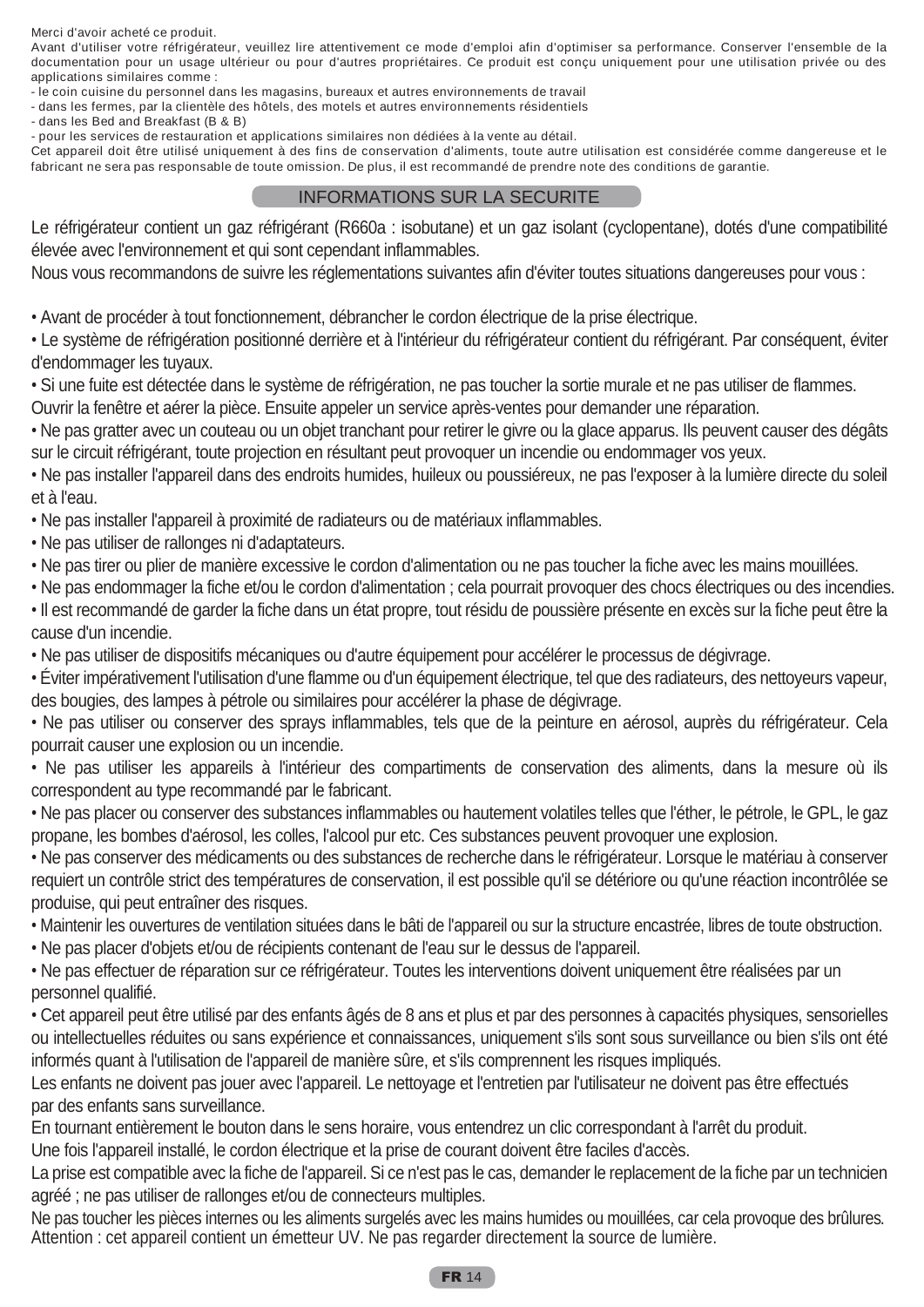#### Mise au rebut d'un appareil usagé



Cet appareil est commercialisé en accord avec la directive européenne 2012/19/EU sur les déchets des équipements électriques et électroniques (DEEE).

Les déchets des équipements électriques et électroniques (DEEE) contiennent des substances polluantes (ce qui peut entraîner des conséquences négatives pour l'environnement) et des composants de base (qui peuvent être réutilisés). Il est important de traiter ce type de déchets de manière appropriée afin de pouvoir éliminer correctement tous les polluants et de recycler les matériaux.

Les particuliers peuvent jouer un rôle important en veillant à ce que les DEEE ne deviennent pas un problème environnemental. Il est essentiel de suivre quelques règles simples:

- Les DEEE ne doivent pas être traités comme les déchets ménagers;
- Les DEEE doivent être remis aux points de collecte enregistrés. Dans de nombreux pays, la collecte des produits gros électroménagers peut être effectuée à domicile.

Dans de nombreux pays, lorsque vous achetez un nouvel appareil, l'ancien peut être retourné au détaillant qui doit collecter gratuitement sur la base un contre un. L'équipement repris doit être équivalent ou bien avoir les mêmes fonctions que le produit acquis.

#### Conformité

En utilisant le symbol  $\zeta \in S$  sur ce produit, nous déclarons sur notre propre responsabilité que ce produit est conforme à toutes les normes Européennes relatives à la sécurité, la santé et à l'environnement.

#### INSTALLATION

#### AVERTISSEMENTS :

• Ne pas installer l'appareil dans un endroit humide ou mouillé car cela pourrait compromettre l'isolation et provoquer une fuite

Par ailleurs, sur l'extérieur, de la condensation pourrait s'accumuler. • Ne pas placer l'appareil à l'extérieur ou à proximité de sources de chaleur ou sous la lumière directe du soleil.

L'appareil fonctionne correctement dans la plage des

- températures environnementales indiquées :
- +10 +32°C pour la classe climatique SN
- +16 +32°C pour la classe climatique N
- +16 +38°C pour la classe climatique ST
- +16 +43°C pour la classe climatique T
- (Voir la plaque signalétique du produit)

• Ne pas placer de récipients contenant des liquides sur le dessus de l'appareil.

• Attendre au moins 3 heures après la mise en place finale avant de mettre l'appareil en fonctionnement.

#### Connexion électrique

Après le transport, placer l'appareil verticalement et attendre au moins 2 - 3 heures avant de le raccorder au système électrique. Avant d'insérer la fiche dans la prise électrique, s'assurer que :

• La prise est reliée à la terre et est conforme à la loi.

• La prise peut supporter la charge électrique maximale de l'appareil,

comme indiqué sur la plaque signalétique du réfrigérateur.

• La tension d'alimentation se trouve dans les plages indiquées sur la plaque signalétique du réfrigérateur.

• Le cordon ne doit pas être plié ou comprimé.

• Le cordon doit être vérifié régulièrement et remplacé uniquement par des techniciens autorisés.

• Le fabricant décline toute responsabilité en cas de non-respect de ces mesures de sécurité.

| Position | <b>Conditions</b>                                                           |
|----------|-----------------------------------------------------------------------------|
| $1 - 2$  | Été ou température<br>ambiante comprise entre 25<br>et $35 °C$              |
| $2-3$    | Printemps, automne ou<br>température ambiante<br>comprise entre 15 et 25 °C |
| $3 - 4$  | Hiver ou température<br>ambiante comprise entre 5<br>et 15 °C               |

#### Démarrage de l'appareil

Retirer tous les matériaux de conditionnement/d'emballage présents à l'intérieur de l'appareil et le nettoyer avec de l'eau et du bicarbonate de soude ou du savon neutre.

Après installation, attendre 2 - 3 heures pour laisser le temps au réfrigérateur/congélateur de se stabiliser à la température de service normale, avant de déposer des aliments frais ou surgelés à l'intérieur. Si le cordon d'alimentation est débranché, attendre au moins cinq minutes avant de redémarrer le réfrigérateur/congélateur. A partir de ce point, l'appareil est prêt à être utilisé.

#### FONCTIONNEMENT

|                                |                                                                  | Allumer/Éteindre |               |        |
|--------------------------------|------------------------------------------------------------------|------------------|---------------|--------|
|                                | Panneau de commandes                                             |                  |               | 4      |
|                                | U                                                                |                  |               |        |
| 1.<br>$\overline{\phantom{a}}$ | 3<br>LED indicatrice de niveau de température<br>$\sim$ $\prime$ |                  | $\mathcal{P}$ | Fig. 1 |

- 2. Régulateur de niveau de température
- 3. Touche ON / OFF

4. Touche E-Contact

#### Allumage :

Insérer la fiche dans la prise, si toutes les LEDs indicatrices de niveau de température sont éteintes, appuyer sur la touche ON/OFF (3) pendant 1 seconde. Une fois la touche ON/OFF (3) relâchée, l'allumage est suivi et confirmé par l'activation d'un niveau de température et par l'activation du signal sonore.

Arrêt :

Appuyer sur la touche ON / OFF (3) pendant 1 seconde, une fois la touche ON/OFF (3) relâchée, l'arrêt est suivi et confirmé par l'arrêt des LEDs de niveau de température et par l'activation du signal sonore. En cas de coupure de courant au rallumage, le produit se remettra à la dernière configuration enregistrée.

## Réglage de la température

Appuyer sur la touche régulatrice du niveau de température jusqu'à atteindre le niveau intéressé, niveau 1 configuration plus chaude, niveau 4 configuration plus froide, en conditions normales, il est conseillé d'utiliser une configuration intermédiaire (niveau 2)

 $On/Off$ 1 2 3 4 Pression touche (2) inférieure à 2 sec. modification niveau temp.

On/Off 1 2 3 4

Menu de réglages avancés :

Ce menu permet un réglage du niveau intermédiaire entre les différents niveaux.

On/Off  $1 \leq 2 \geq 3$  4 Pression touche (2) supérieure 2 sec., une fois la touche relâchée, la LED 2 clignote.

1 2  $\frac{2}{3}$  3  $\frac{3}{5}$  4 À la pression successive de la touche (2) inférieure à 2 sec., le niveau intermédiaire s'active et ainsi de manière cyclique pour chaque pression.

| On/Off                 |  | $= 4$ |
|------------------------|--|-------|
| On/Off $\frac{1}{2}$ 1 |  |       |

En cas d'absence de la pression de la touche (2) pendant plus de 5 sec., les réglages sont enregistrés.

Les niveaux de température dans les réglages avancés sont dans l'ordre du plus chaud au plus froid comme dans l'exemple 2/2,1/2,3/2,4, permettant le réglage de 4 sous-niveaux pour chaque niveau principal.

#### Alarmes porte ouverte :

L'ouverture de la porte pendant plus de 90 sec. est signalée par le produit avec une alarme sonore ; pour la désactiver, il suffit de fermer la porte ou d'appuyer sur la touche (2).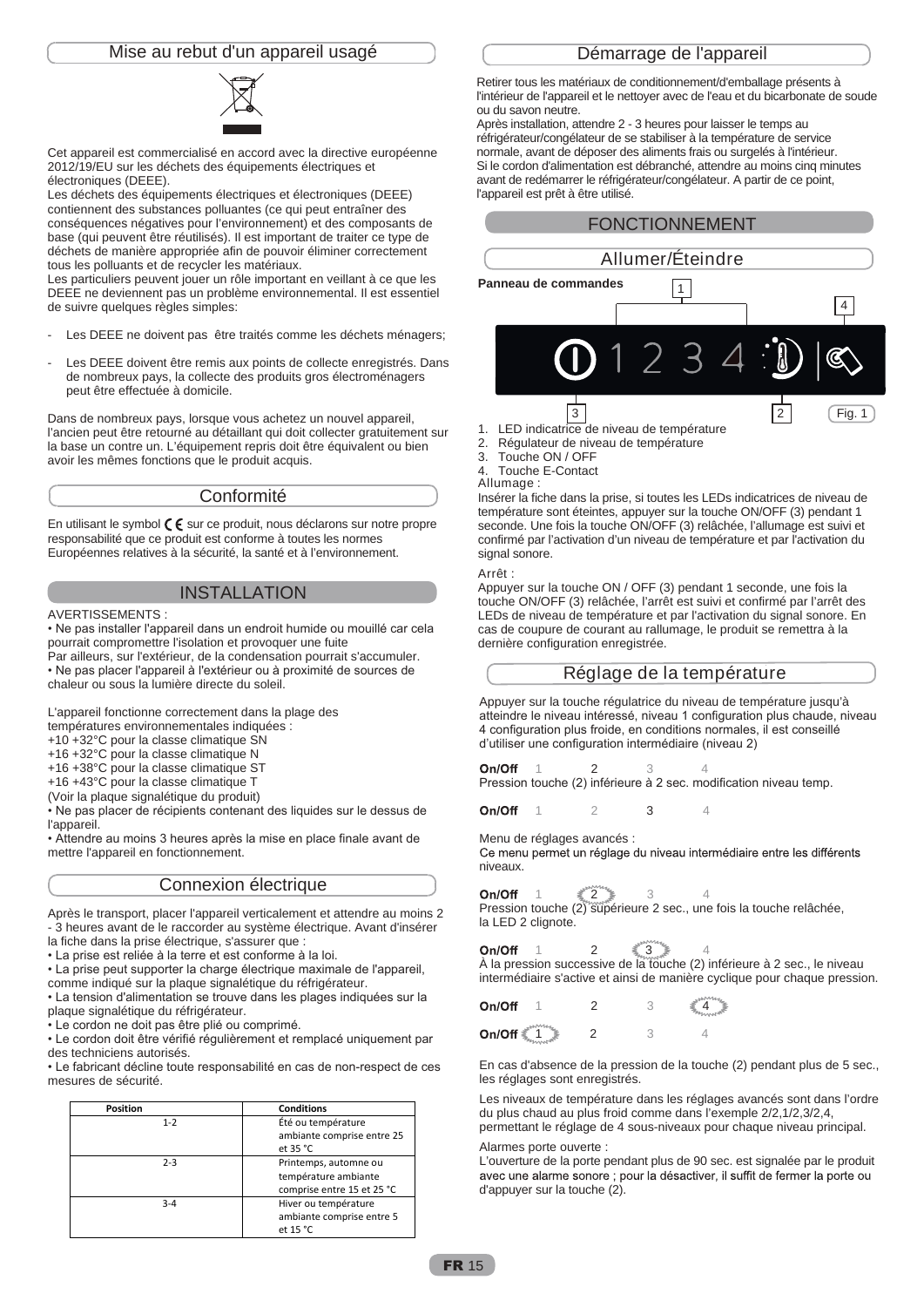## **E-CONTACT**

Cet appareil est équipé de la technologie **E-Contact** qui vous permet d'interagir, via l'application, avec des smartphones utilisant le système d'exploitation Android et équipés de la fonction de communication en champ proche (NFC).

• Téléchargez sur votre smartphone l'application **Rosières E-Picurien**.

**L'application Rosières E-Picurièn est disponible pour les tablettes et smartphones dotés d'Android et iOS. Il vous est cependant possible d'interagir avec l'appareil et profiter du potentiel offert par la E-Contact uniquement avec les smartphones Android équipés de la technologie de communication en champ proche (NFC), conformément au système fonctionnel suivant :**

| <b>Smartphone Androidavec</b><br>technologie NFC | Interaction avec<br>l'appareil + contenus |
|--------------------------------------------------|-------------------------------------------|
| <b>Smartphone Androidsans</b><br>technologie NFC | <b>Contenus seulement</b>                 |
| Tablette Android                                 | <b>Contenus seulement</b>                 |
| iPhone Apple                                     | <b>Contenus seulement</b>                 |
| <b>iPad Apple</b>                                | <b>Contenus seulement</b>                 |

## **FONCTIONS**

L'application met à votre disposition les principales fonctions suivantes :

• **Réglage température** – Pour également régler le niveau de

température par étapes intermédiaires (0,5; 1; 1,5; 2; 2,5; 3; 3,5; 4; 4,5) • **Super Boost** – Pour activer un appoint supplémentaire afin de refroidir rapidement le réfrigérateur et le congélateur.

• **Mode Éco** – Le réfrigérateur est réglé automatiquement au niveau 2  $(+5^{\circ}, -18^{\circ})$ 

• **Efficacité énergétique** – Statistiques de refroidissement et conseils pour une utilisation plus efficiente de votre appareil.

• **Aide astucieuse** – Lien direct vers le manuel d'utilisation et une aide en ligne.

**Obtenez tous les détails des fonctions E-Contact ou naviguez sur l'application en mode DEMO sur le site : www.rosieres.fr**

## **COMMENT UTILISER E-CONTACT**

PREMIÈRE FOIS - Enregistrement de l'appareil

• Entrez dans le menu « **Paramètres** » de votre smartphone Android et activez la fonction NFC dans le menu « **Réseaux sans fil** ».

Le processus d'activation NFC peut se révéler différent **selon le modèle du smartphone et la version de son SE Android. Reportez-vous au manuel du smartphone pour plus de détails.**

• Activez la touche **E-Contact** sur l'interface utilisateur en la maintenant enfoncée 2 secondes pour activer l'antenne NFC sur le Sky Led. Le libellé **E-Contact** s'allume.



• Ouvrez l'application, créez le profil utilisateur et enregistrez l'appareil en suivant les instructions affichées sur l'écran du téléphone ou sur le « **Guide rapide** » joint à l'appareil.

**Retrouvez plus d'informations, la F.A.Q. et la vidéo pour un enregistrement facile sur : www.rosieres.fr**

## **FOIS SUIVANTE - Utilisation régulière**

• Il est nécessaire d'activer le mode **E-Contact** en allumant la touche **E-Contact**, chaque fois que vous souhaitez gérer l'appareil via l'application.

• Assurez-vous d'avoir déverrouillé votre téléphone (hors mode veille) et que vous avez activé la fonction NFC ; puis, suivez les étapes mentionnées précédemment.

•Si vous souhaitez activer une fonction (par exemple, le cycle Super Boost), sélectionnez-la dans l'application.

• Suivez les instructions sur l'écran du téléphone et **MAINTENEZ ACTIVÉ** le logo **E-Contact** sur le Sky Led, lorsque requis par l'application.



## **REMARQUES :**

**Placez votre smartphone de sorte que l'antenne NFC à l'arrière soit positionnée au niveau du logo E-Contact sur l'appareil (comme illustré ci-dessous).**



**Si vous ne connaissez pas la position de votre antenne NFC, déplacez légèrement le smartphone en mouvement circulaire sur le logo E-Contact jusqu'à ce que l'application confirme la connexion. Pour garantir la réussite du transfert de données, il est essentiel de MAINTENIR LE SMARTPHONE SUR LE TABLEAU DE BORD DURANT LES QUELQUES SECONDES NÉCESSAIRES À LA PROCÉDURE ; un message sur l'appareil vous informera de la réussite de l'opération et de la possibilité de déplacer le smartphone.**

**Les boîtiers épais ou les autocollants métalliques sur votre smartphone pourraient affecter ou empêcher la transmission de données entre l'appareil et le téléphone. Si nécessaire, retirez-les.**

**Le remplacement de certains composants du smartphone (par exemple, le couvercle arrière, la batterie, etc.) par des composants non d'origine pourrait avoir provoqué l'enlèvement de l'antenne NFC, empêchant alors l'utilisation complète de l'application.**

**La gestion et le contrôle de l'appareil via l'application ne sont possibles qu'à « proximité » : il n'est donc pas possible d'effectuer des opérations à distance (par ex., dans une autre pièce ; à l'extérieur de la maison).**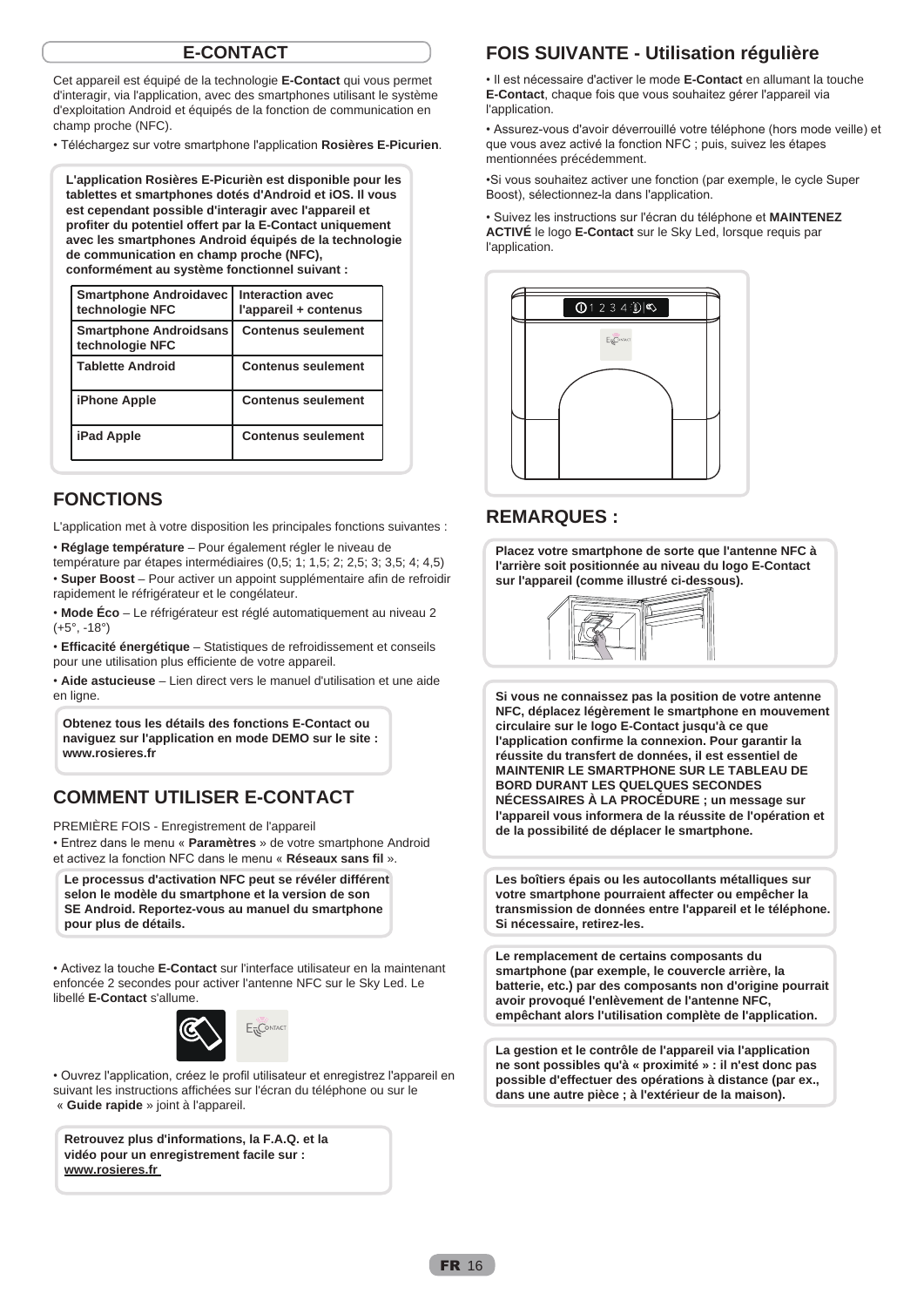

Panneaux de commande



- 1. Touche ON / OFF
- 2. Touche MODE
- 3. Régulateurs de niveau des températures
- 4. Super Cooling
- 5. Mode Éco
- 6. Super Freezing
- 7. Fonction Holiday
- 8. E-Connect Plus

Mise sous tension :

Introduire la fiche dans la prise. Si toutes les LED indiquant le niveau de température sont éteintes, appuyer sur la touche ON / OFF (2). Après avoir relâché la touche ON / OFF, l'appareil s'allume, ce qui est confirmé par l'allumage des chiffres de température 5°, -18° et le retentissement du signal sonore.

Arrêt :

Appuyer sur la touche ON / OFF (2) pendant 1 seconde. Après cela, l'appareil s'éteint, ce qui est confirmé par l'extinction des chiffres de température et le retentissement du signal sonore. En cas de coupure de courant lors de l'allumage suivant de l'appareil, ce dernier s'allumera avec la dernière configuration sauvegardée.

#### **Réglage de la température**

Appuyer sur la touche MODE pour sélectionner le compartiment souhaité pour le réglage de la température.

Appuyer sur les flèches pour augmenter ou réduire la température à l'intérieur du compartiment sélectionné.



### **Super Cooling**

Appuyer sur la touche Super Cooling (4) pour activer une impulsion supplémentaire pour un refroidissement rapide du compartiment réfrigérateur. L'activation de la fonction est suivie et confirmée par l'allumage du témoin lumineux correspondant.

#### **Mode Éco**

Appuyer sur la touche Mode Eco (5) pour régler les températures du réfrigérateur dans les conditions d'efficacité énergétique maximale. Pour désactiver la fonction, appuyer à nouveau sur la touche Mode Eco (5).

### **Super Freezing**

Appuyer sur la touche Super Freezing (6) pour activer une impulsion supplémentaire pour une congélation rapide du compartiment congélateur. L'activation de la fonction est suivie et confirmée par l'allumage du témoin lumineux correspondant. Pour désactiver la fonction, appuyer à nouveau sur la touche Super Freezing (6).

### **Fonction Holiday**

En cas d'absences prolongées, il est possible d'utiliser la fonction Holiday (7). Cette fonction permet de désactiver le compartiment réfrigérateur tout en laissant le compartiment congélateur allumé. Assurez-vous de retirer toutes les denrées alimentaires du compartiment réfrigérateur avant d'utiliser cette fonction. L'activation de la fonction est suivie et confirmée par l'allumage du témoin lumineux correspondant. Pour désactiver la fonction, appuyer à nouveau sur la touche Holiday (7).

## **E-CONNECT PLUS**

Cet appareil est équipé de la technologie E-CONNECT PLUS qui permet la commande à distance via appli, grâce à sa fonction Wi-Fi.

#### **ENREGISTREMENT DE LA MACHINE (SUR APPLI)**

• Téléchargez l'appli **Rosieres E-Picurien** sur votre appareil.

**L'appli Rosieres E-Picurien est disponible pour les appareils Android et iOS, autant pour les tablettes que les smartphones.**

**Pour tous les détails concernant les fonctions E-CONNECT PLUS, consultez le mode DÉMO de l'appli.**

• Ouvrez l'appli, créez un profil d'utilisateur et enregistrez votre appareil en suivant les instructions s'affichant à l'écran de l'appareil ou le « **Guide rapide** » joint à la machine. Cette opération est uniquement nécessaire lors de la première installation.

**Si vous utilisez un smartphone Android équipé de la technologie NFC (Near Field Communication), le processus d'enregistrement est simplifié (Easy Enrollment) ; dans ce cas, lorsque l'appli vous l'indique, APPUYEZ sur le bouton (une seule pression longue)**  jusqu'à ce que la LED NFC s'allume **et que la LED Wi-Fi clignote.**

**- Posez le smartphone sur le logo E-CONNECT PLUS sur le tableau de bord jusqu'à la confirmation du téléchargement des données de l'appli.**

**- Terminez l'enregistrement en suivant les instructions affichées à l'écran du smartphone.** 

**Suivez les instructions à l'écran du téléphone, PLACEZ-LE ET MAINTENEZ-LE À PROXIMITÉ du logo E-CONNECT PLUS sur la machine, lorsque l'appli le demande.**

**Le remplacement de certains composants du smartphone (par ex. coque, batterie, etc...) par des pièces n'étant pas d'origine peut engendrer le retrait de l'antenne NFC.** 

## **Utilisation du réfrigérateur à distance via appli**

Lorsque l'enregistrement est effectué :

• la LED Wi-Fi est allumée



Désormais vous pouvez commander le produit via les boutons à l'écran ou via l'appli : les deux seront synchronisés en fonction de la dernière commande faite.

## **RÉINITIALISATION DU WI-FI**

Pour réinitialiser le Wi-Fi, effectuez  $\left[\infty\right]$  une seule pression longue sur le bouton. Vous devez alors voir :



• la LED NFC allumée

La procédure de réinitialisation du Wi-Fi doit être réalisée dans les cas suivants :

• Enregistrement (consultez le Guide rapide joint au produit)

⇖

- Coupure de courant
- Changement de routeur
- Changement de réseau Wi-Fi
- Transfert d'appareil
- Certains cas d'assistance par le SAV

En cas de réinitialisation, supprimez le produit de votre profil dans l'appli et enregistrez-le à nouveau.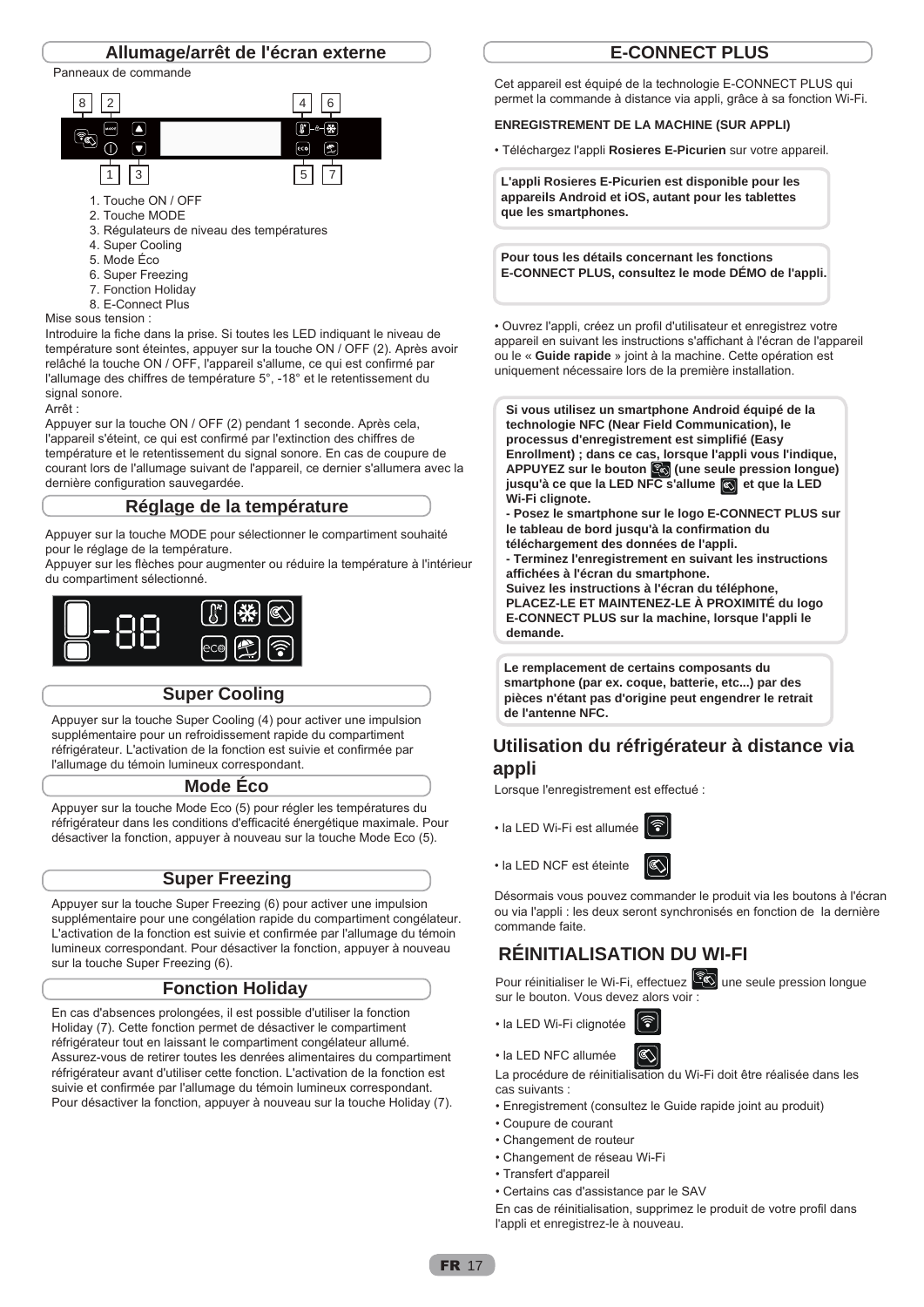# Ventilateur du compartiment du réfrigérateur (si présent)

Le ventilateur est préréglé sur OFF.

Pour l'activer, appuyer sur l'interrupteur (Fig. 2).

Pour optimiser la consommation énergétique, il est recommandé que vous activiez le ventilateur uniquement lorsque la température ambiante de l'air dépasse 28 à 30°C.



## Les lampes à UVA (le cas échéant)

Les lampes à UVA activent un filtre Titanium, ce qui produit une réaction de photocatalyse qui détruit les bactéries présentes dans le réfrigérateur. Cette réaction se produit lorsque la porte du réfrigérateur est fermée afin d'éviter une fuite d'air purifié.

Dans les réfrigérateurs à froid brassé, ce filtre est intégré dans le ventilateur et fonctionne dès lors que le compresseur est en route. 99,9% des bactéries initialement présentes dans le réfrigérateur au moment du test n'étaient plus détectables dans l'air après fonctionnement pendant 30 minutes du système anti-bactérien.

Dans les réfrigérateurs Total No Frost, ce filtre est intégré au boitier situé sur le plafonnier et fonctionne dès lors que le compresseur est en route. 99,9% des bactéries initialement présentes dans le réfrigérateur au moment du test n'étaient plus détectables dans l'air après fonctionnement pendant 8 minutes du système anti-bactérien.

Le filtre est permanent et ne nécessite pas d'être changé.

## **CONSERVATION**

• Pour conserver la saveur, la qualité et la fraîcheur des aliments, il est conseillé de stocker vos aliments dans le compartiment du réfrigérateur comme indiqué sur la Fig. 5 ci-dessous, en s'assurant de les envelopper dans des feuilles d'aluminium ou du film plastique ou dans des récipients correctement fermés, afin d'éviter toute contamination croisée.

#### Zone du réfrigérateur

## Fruits / Légumes

• Pour réduire l'assèchement des fruits et légumes, ils doivent être enveloppés dans des films ou des sachets plastiques, et déposés ensuite dans la zone dédiée aux fruits / légumes. De cette manière, on évite une détérioration rapide.



#### Zone fraîcheur du compartiment du réfrigérateur (uniquement sur certains modèles)

La zone représentée est recommandée pour la viande, le poisson, la volaille etc. ; ne pas y déposer des fruits ou des légumes car ils pourraient congeler ;



## Voyant de la température dans la zone la plus froide (uniquement sur certains modèles)

Certains modèles sont équipés d'un voyant de la température dans le compartiment du réfrigérateur au niveau de la zone la plus froide, afin de vous permettre de contrôler la température moyenne.

Ce symbole indique la zone la plus froide du réfrigérateur (Fig. 4).





Vérifier ce point sur le voyant de la température, le mot OK apparaît clairement (Fig. 5). Si ce mot n'apparaît pas, cela signifie que la température est trop élevée :

régler la température à un niveau plus froid et attendre environ 10 heures. Vérifier à nouveau le voyant : si nécessaire, procéder à un nouveau réglage.





### REMARQUE :

Si de grandes quantités d'aliments sont déposées ou si la porte du réfrigérateur est ouverte fréquemment, il est normal que le voyant ne puisse pas afficher OK. Attendre au moins 10 heures avant de se placer sur les niveaux de température plus froids (3,4).

## Zone du congélateur

Utiliser le tableau suivant pour les compartiments  $\mathbf{X}$ Le processus de congélation peut survenir uniquement dans les

compartiments  $*$   $*$ 



### Recommandations pratiques

Déposer les aliments sur les clayettes de manière homogène de façon à laisser l'air circuler correctement et pour le refroidir.

• Éviter le contact entre les aliments et les parois arrière du compartiment du réfrigérateur.

• Ne pas introduire d'aliments chauds étant donné qu'ils peuvent détériorer les aliments déjà présents et augmenter la consommation énergétique.

• Retirer les emballages des aliments avant de les introduire.

• Ne pas les déposer dans des plats ou d'autres récipients s'ils n'ont pas été lavés préalablement.

• Ne pas obstruer les ouvertures de ventilation d'air froid avec des aliments.

• Ne pas couvrir la clayette en verre du bac à légumes pour permettre une circulation appropriée de l'air.

• Ne pas déposer de bouteilles dans le compartiment du congélateur car elles peuvent exploser une fois congelées.

• En cas de coupure prolongée du courant, garder les portes fermées pour que les aliments restent froids le plus longtemps possible.

• L'installation de l'appareil dans un endroit chaud et humide, exposé à de fréquentes ouvertures des portes et stockant de grandes quantités de légumes, peut entraîner la formation de condensation et affecter la performance de l'unité elle-même.

• Pour éviter une consommation énergétique excessive, l'ouverture fréquente ou prolongée des portes n'est pas recommandée.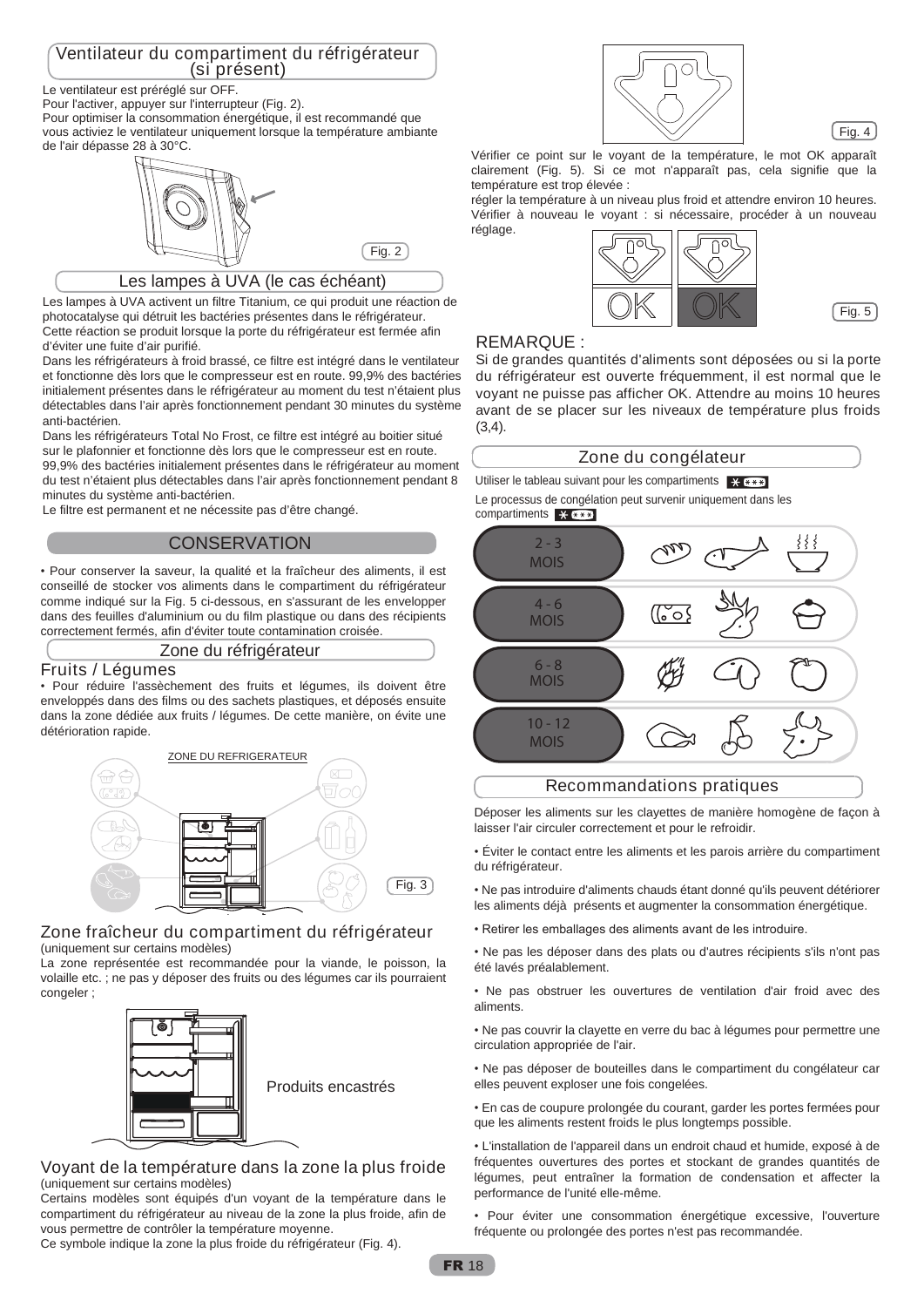#### CONGELATION DEGIVRAGE

• Les aliments doivent être frais.

• Congeler de petites quantités d'aliments en même temps afin de les congeler rapidement. Ne jamais dépasser la quantité maximale d'aliments indiquée sur la plaque signalétique.

• Pendant la congélation, ne pas ouvrir la porte du congélateur.

• Les aliments doivent être enveloppés hermétiquement, de manière étanche à l'air.

• Séparer les aliments à congeler de ceux déjà congelés.

• Étiqueter les sachets ou les récipients pour tenir un inventaire des aliments surgelés.

• Une fois décongelés, ne jamais recongeler des aliments et les consommer rapidement.

#### REMARQUE :

En règle générale, le réglage de la température n'est pas nécessaire.

Sauf en cas de congélation excessive des produits dans le compartiment congélateur, il est préférable de se positionner sur les niveaux de température plus chauds (1, 2). Une fois la congélation terminée, se placer sur les niveaux de température plus chauds (1,2).

La plaque signalétique indique la quantité maximale d'aliments qu'il est possible de congeler (voir figure 6).

#### Dégivrage du compartiment du réfrigérateur

Pendant son fonctionnement normal, le réfrigérateur est dégivré automatiquement. Il n'y a pas besoin de sécher les gouttes d'eau présentes sur la paroi arrière ou de retirer le givre (cela dépend du fonctionnement).

L'eau est acheminée vers la partie arrière par le biais de l'orifice d'écoulement qui s'y trouve et la chaleur du compresseur permet de l'évaporer.

• Garder dans un état propre, le tuyau d'écoulement (Fig. 6) dans le compartiment du réfrigérateur pour qu'il soit exempt d'eau.

Le dégivrage du compartiment du réfrigérateur se fait automatiquement sur cet appareil.

Une petite quantité de givre ou de gouttelettes d'eau sur l'arrière du compartiment du réfrigérateur, lors du fonctionnement du réfrigérateur, est normale.

S'assurer que l'évacuation d'eau est toujours propre et s'assurer que les aliments ne touchent pas la paroi arrière ou les côtés du compartiment du congélateur.

Nous recommandons de dégivrer le congélateur dès que l'épaisseur de la couche de givre est supérieure à 3 mm.

N.B. Vous trouverez ici la plaque signalétique de votre appareil : elle inclut toutes les données à transmettre au Service Clients en cas de panne.

Important : si votre température ambiante est élevée, il se peut que l'appareil fonctionne en permanence, ce qui entraîne une formation excessive de givre sur les parois intérieures du réfrigérateur. Se placer sur les niveaux de température plus chauds (1,2).

La configuration la moins énergivore nécessite que les tiroirs, les boîtes de rangement et les clayettes soient positionnés dans le produit, veuillez consulter les photos ci-dessus.

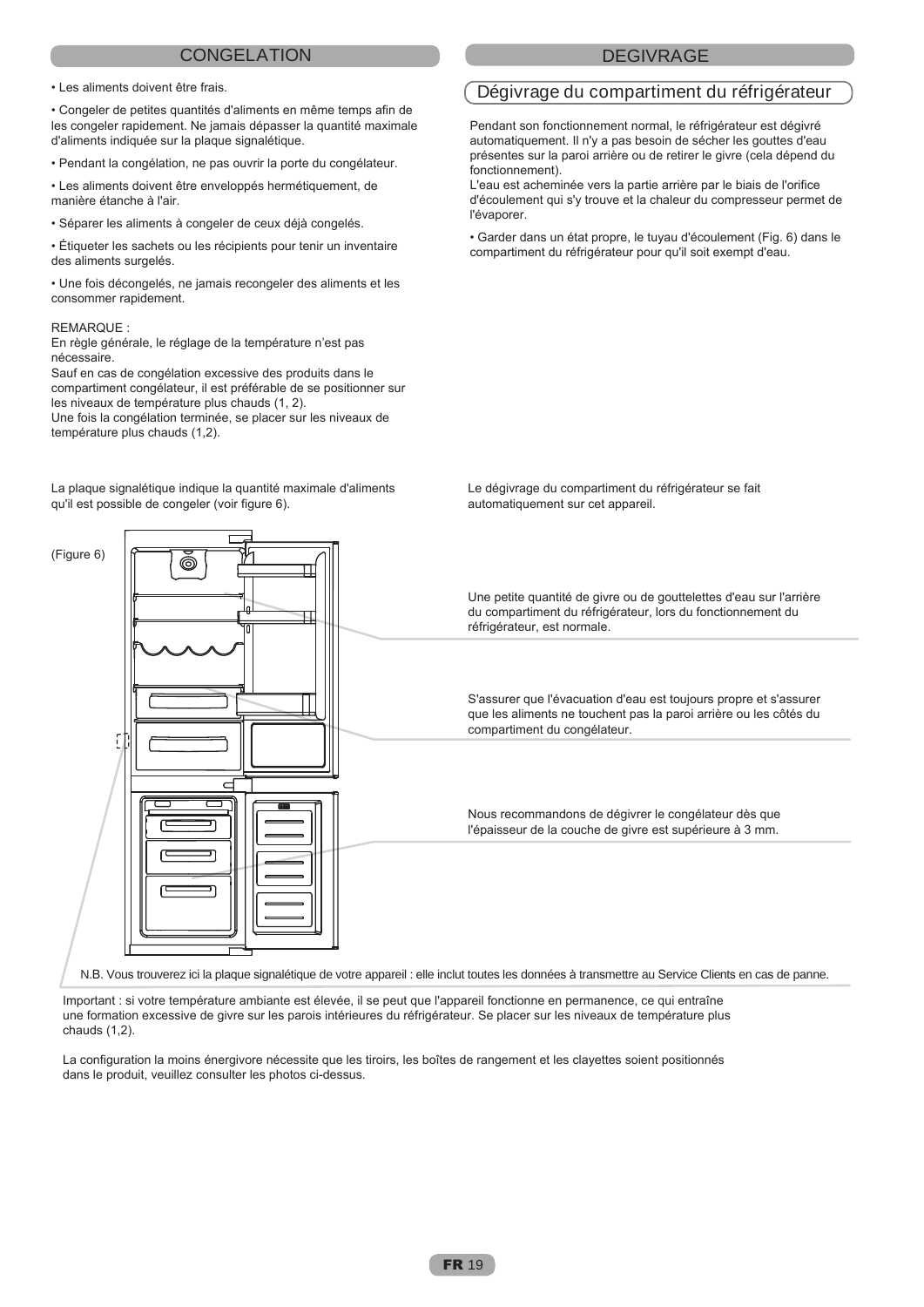#### Dégivrage du compartiment du congélateur (produits fixes sans technologie NO-FROST)

Lorsque la couche de givre présente dans le compartiment du congélateur dépasse de 3 mm, il est recommandé de procéder au dégivrage puisque cela augmente la consommation d'énergie. 1) Appuyer sur la touche ON / OFF (3) pendant 1 seconde.

2) Débrancher le cordon d'alimentation.

3) Retirer les aliments surgelés et les placer provisoirement dans un endroit froid.

4) Laisser la porte du congélateur ouverte pour accélérer le dégivrage.

5) Collecter l'eau au fond de l'appareil.

6) Sécher le congélateur.

7) Rebrancher le cordon d'alimentation et régler les valeurs

souhaitées.

8) Attendre un moment et ré-introduire les aliments surgelés.

#### AVERTISSEMENT :

Éviter impérativement l'utilisation de flammes ou d'appareils électriques,

tels que des radiateurs, nettoyeurs vapeur, bougies, lampes à pétrole et similaires pour accélérer la phase de dégivrage. Ne pas gratter avec un couteau ou un objet tranchant pour retirer le givre ou la glace présents. Ils peuvent endommager le circuit réfrigérant, toute fuite de celui-ci peut provoquer un incendie ou endommager vos yeux.

#### Dégivrage du compartiment du congélateur (produits NO-FROST)

Le dégivrage est automatique.

## MAINTENANCE ET NETTOYAGE

#### Eclairage

Voyant LED

Le produit est équipé de lampes LED veuillez contacter le Service d'Assistance Technique en cas de remplacement.

Par rapport aux ampoules des lampes traditionnelles, les LED durent plus longtemps et sont

respectueuses de l'environnement.

#### Nettoyage

#### REMARQUE :

• Avant toute intervention, retirer la fiche du réfrigérateur de la prise électrique pour prévenir tout choc électrique.

• Ne pas verser d'eau directement sur l'extérieur ou l'intérieur du réfrigérateur lui-même. Cela pourrait entraîner une oxydation et endommager l'isolation électrique.

#### IMPORTANT :

Pour éviter toute fissure sur les surfaces intérieures et les pièces plastiques, suivre ces suggestions :

• Essuyer toutes les graisses alimentaires collées sur les composants plastiques.

• Les pièces intérieures, les garnitures et les pièces extérieures peuvent être nettoyées à l'aide d'un chiffon et d'eau tiède additionnée de bicarbonate de soude ou de savon neutre. Ne pas utiliser de solvants, d'ammoniaque, d'eau de javel ou d'abrasifs.

• Retirer les accessoires, par exemple, les clayettes du réfrigérateur et de la porte. Nettoyer à l'eau chaude savonneuse. Rincer et sécher soigneusement.

• L'arrière de l'appareil a tendance à accumuler de la poussière qu'il est possible d'éliminer à l'aide d'un aspirateur, après avoir éteint et débranché l'appareil de la sortie électrique. Cela permet d'accroître l'efficacité énergétique.

### ECONOMIES D'ENERGIE

Pour des économies d'énergie optimales, nous suggérons ce qui suit : • Installer l'appareil à distance des sources de chaleur et éloigné de la lumière directe du soleil dans une pièce bien ventilée.

• Éviter de déposer des aliments chauds dans le réfrigérateur pour éviter une augmentation de la température intérieure et provoquer ainsi un fonctionnement continu du compresseur.

• Ne pas entasser d'aliments de manière excessive afin d'assurer une bonne circulation de l'air.

• Dégivrer l'appareil en cas de givre (voir DEGIVRAGE) pour faciliter le transfert du froid.

• En cas de coupure de courant, il est conseillé de garder la porte du réfrigérateur fermée.

• Ouvrir ou garder les portes de l'appareil ouvertes le moins possible.

• Éviter de régler le thermostat sur des températures trop basses.

• Retirer la poussière présente sur l'arrière de l'appareil (voir NETTOYAGE).

## EVITER LES BRUITS

Pendant son fonctionnement, le réfrigérateur émet des bruits tout à fait normaux comme :

• BOURDONNEMENT : le compresseur fonctionne.

• GRONDEMENTS, BRUISSEMENTS et SIFFLEMENTS : le réfrigérant coule à travers les tuyaux.

• CLAQUEMENT et TIC-TAC : l'arrêt du compresseur.

Simples mesures de réduction des bruits de vibration :

• Les récipients se touchent : éviter le contact entre les récipients et les plats en verre.

• Les tiroirs, clayettes et bacs émettent des vibrations : contrôler l'installation appropriée des accessoires intérieurs. REMARQUE :

Le gaz réfrigérant produit du bruit même lorsque le compresseur est éteint ; ce n'est pas un défaut, c'est normal.

Si vous entendez un bruit de claquement dans l'appareil, c'est normal étant donné que cela provient de l'expansion des différents matériaux.

#### OUVERTURE REVERSIBLE DE LA PORTE

Les portes de l'appareil peuvent être inversées afin de permettre une ouverture vers la droite ou vers la gauche, en fonction des exigences.

#### REMARQUE :

• L'inversion des portes doit être effectuée par un personnel technique qualifié.

• L'inversion des portes n'est pas couverte par la garantie.

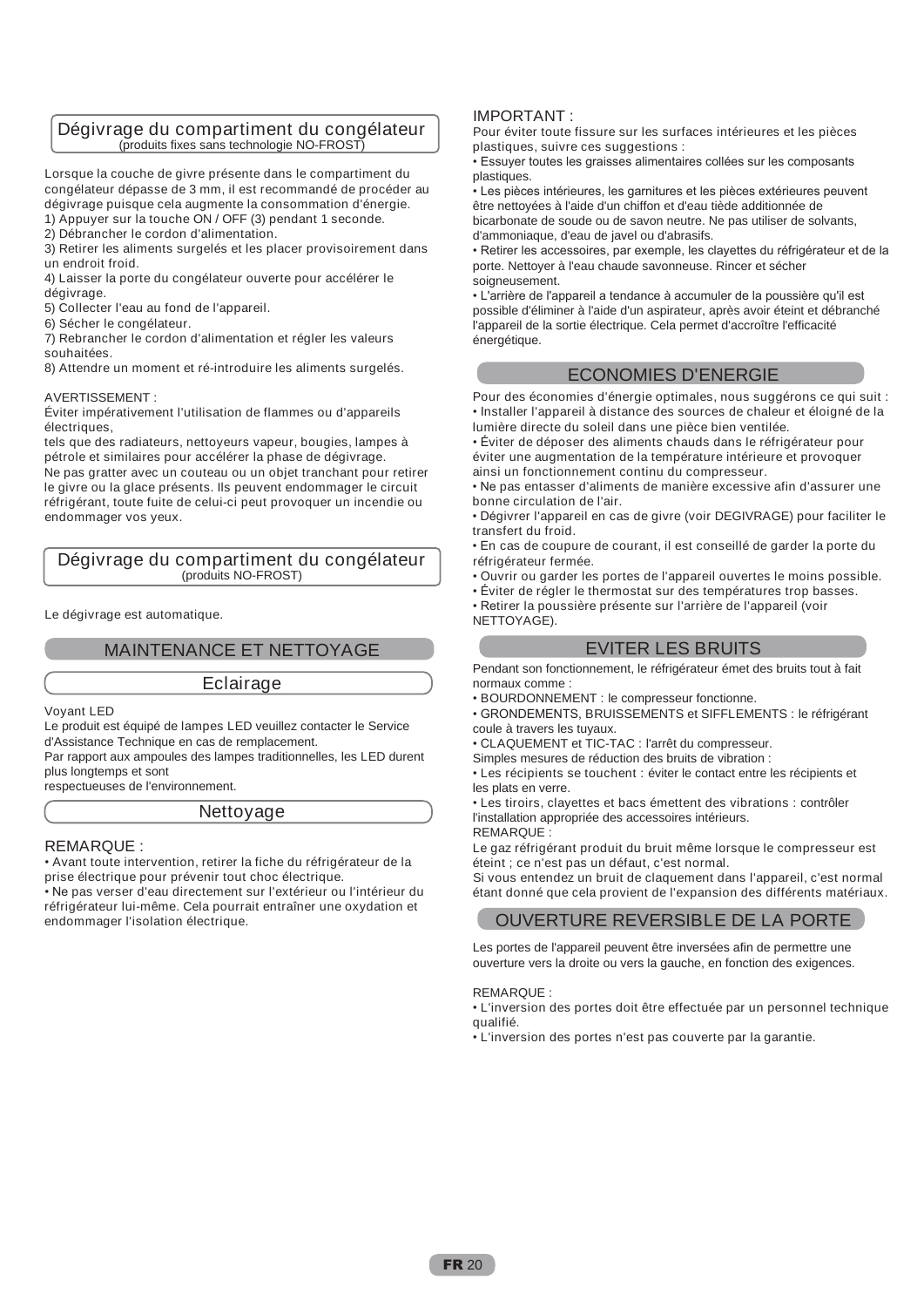## INVERSER LE SENS D'OUVERTURE DES PORTES



## DIMENSIONS DU PRODUIT ET COMPARTIMENT ENCASTRE



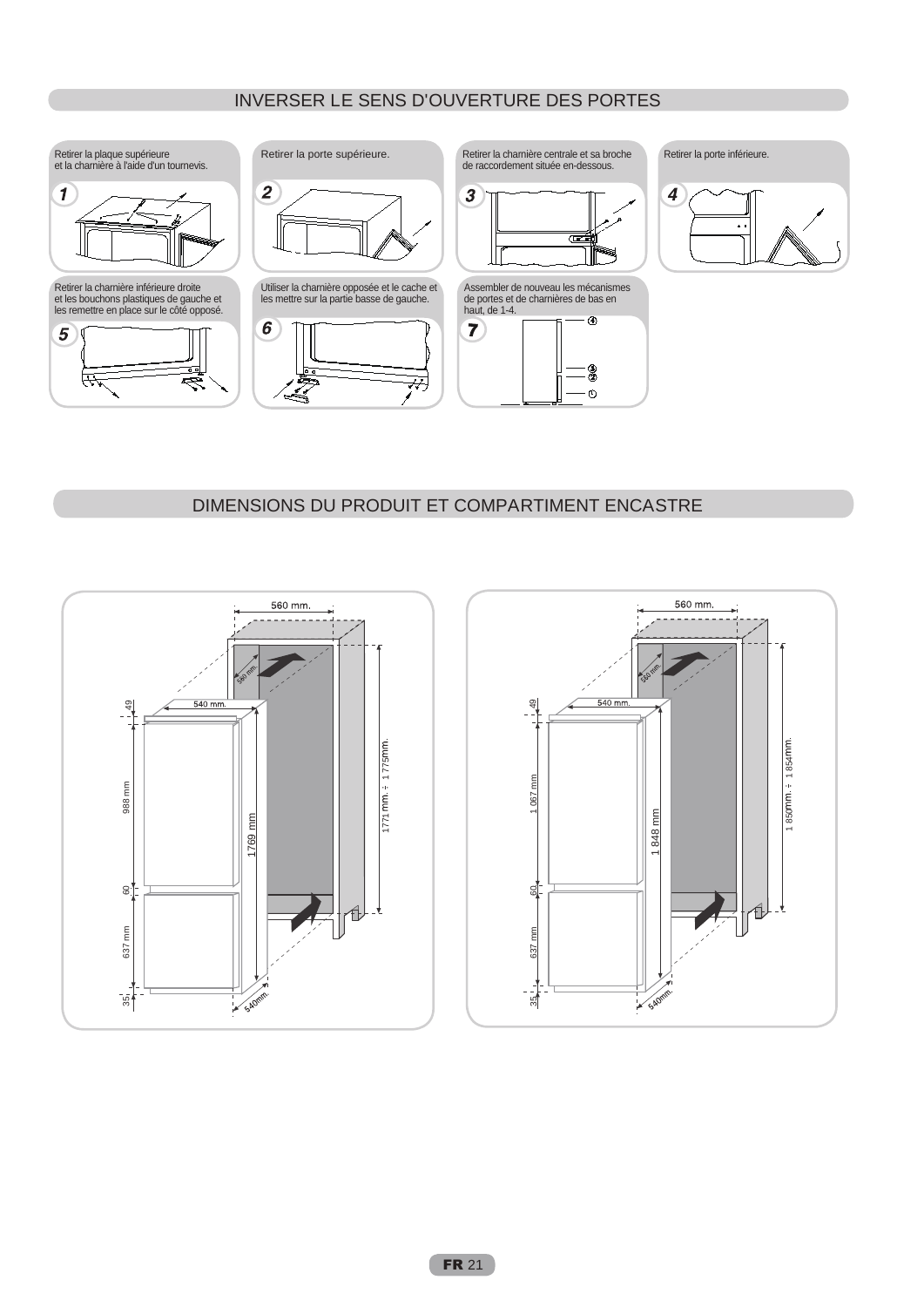1 Insérer l'appareil dans la colonne, en le plaçant sur la face opposée des charnières et s'assurer d'un espacement de 3-5 mm.





Utiliser un tournevis cruciforme pour dévisser la broche de raccordement située sous la charnière centrale à droite et ajuster pour visser sur la paroi du cabinet droit.



Après avoir vérifié que la porte de l'appareil et celle de la colonne coïncident, visser la partie supérieure de l'appareil sur le cabinet.



Ajuster le joint d'étanchéité de l'appareil, si nécessaire, découper la surlongueur. Fixer les pièces inférieures avec les caches plastiques.

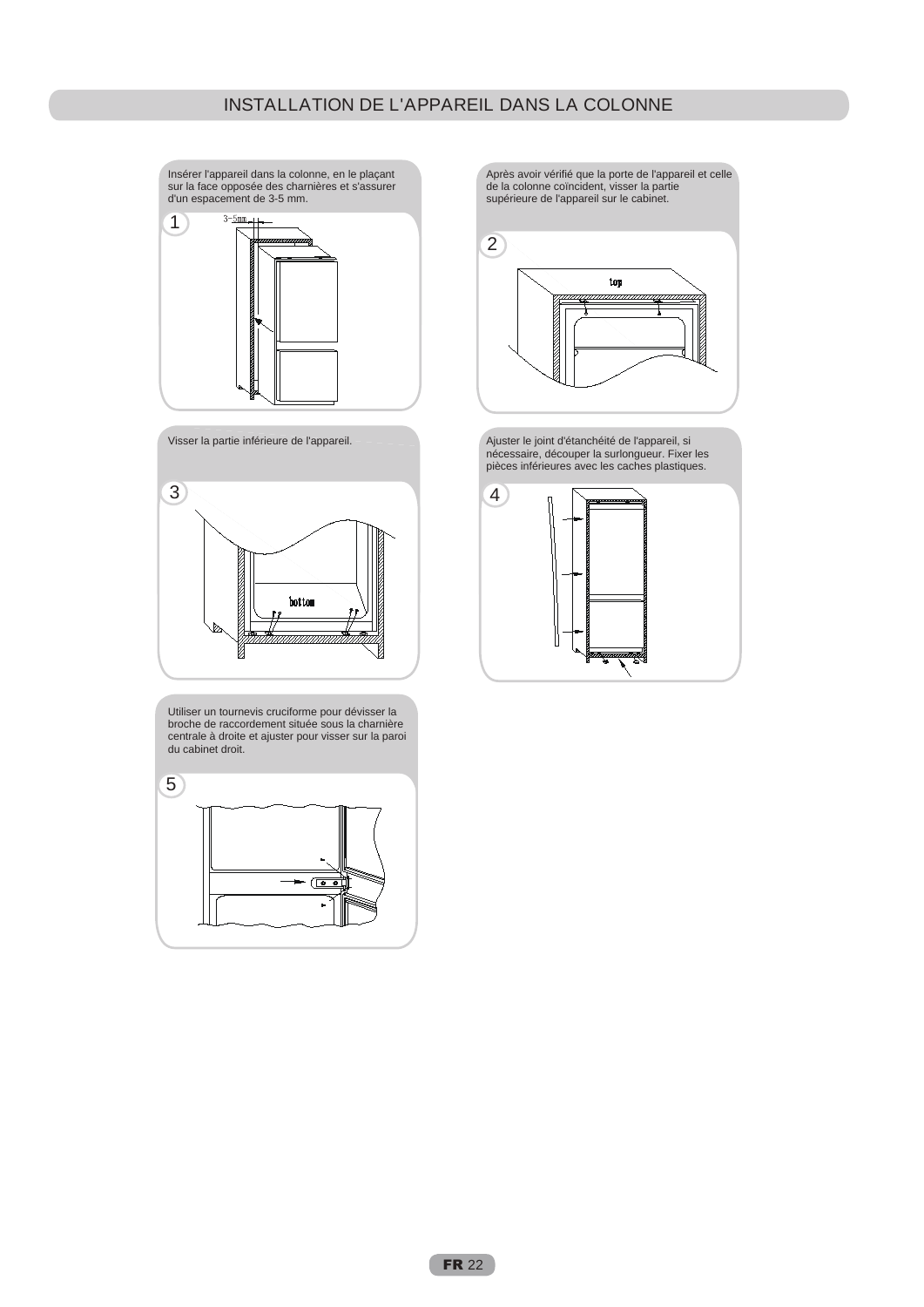### ASSEMBLAGE DES PANNEAUX DE LA COLONNE ENCASTREE DES PORTES DE L'APPAREIL

L'appareil est équipé de dispositifs d'assemblage pour les portes de l'appareil avec les panneaux de colonne (glissière du support).

Fixer la glissière dans la partie intérieure du panneau de la colonne encastrée à la hauteur souhaitée et à environ 20 mm du câble extérieur de la porte.



Ouvrir les portes de la colonne encastrée et du réfrigérateur. Positionner le support encastré dans la glissière, et ensuite l'introduire dans la porte du réfrigérateur.



Marquer les points de fixation des vis et percer avec un foret de 2,5 mm de diamètre.



Raccorder la porte de l'appareil avec le panneau du cabinet en se servant des rainures du support comme lignes directrices.



## PRECAUTIONS RELATIVES A UN FONCTIONNEMENT CORRECT

Une fois le produit incorporé, placer la partie arrière de la colonne en contact avec le mur de façon à empêcher tout accès au compartiment du compresseur.

Pour un fonctionnement correct de l'appareil, il est essentiel de permettre une circulation appropriée de l'air de façon à refroidir le condensateur situé sur la partie arrière de l'appareil.

Pour cette raison, la colonne doit être équipée d'une cheminée arrière, dont l'ouverture supérieure ne doit pas être obstruée, et dotée d'une fente à l'avant recouverte d'une grille de ventilation.







### SUSPENDRE L'UTILISATION DE L'APPAREIL

- Si l'appareil ne doit pas fonctionner pendant une période prolongée :
- 1) Éteindre l'appareil (voir Fonctionnement).
- 2) Débrancher la fiche ou retirer le dispositif de sécurité.
- 3) Nettoyer l'appareil.
- 4) Laisser les portes de l'appareil ouvertes.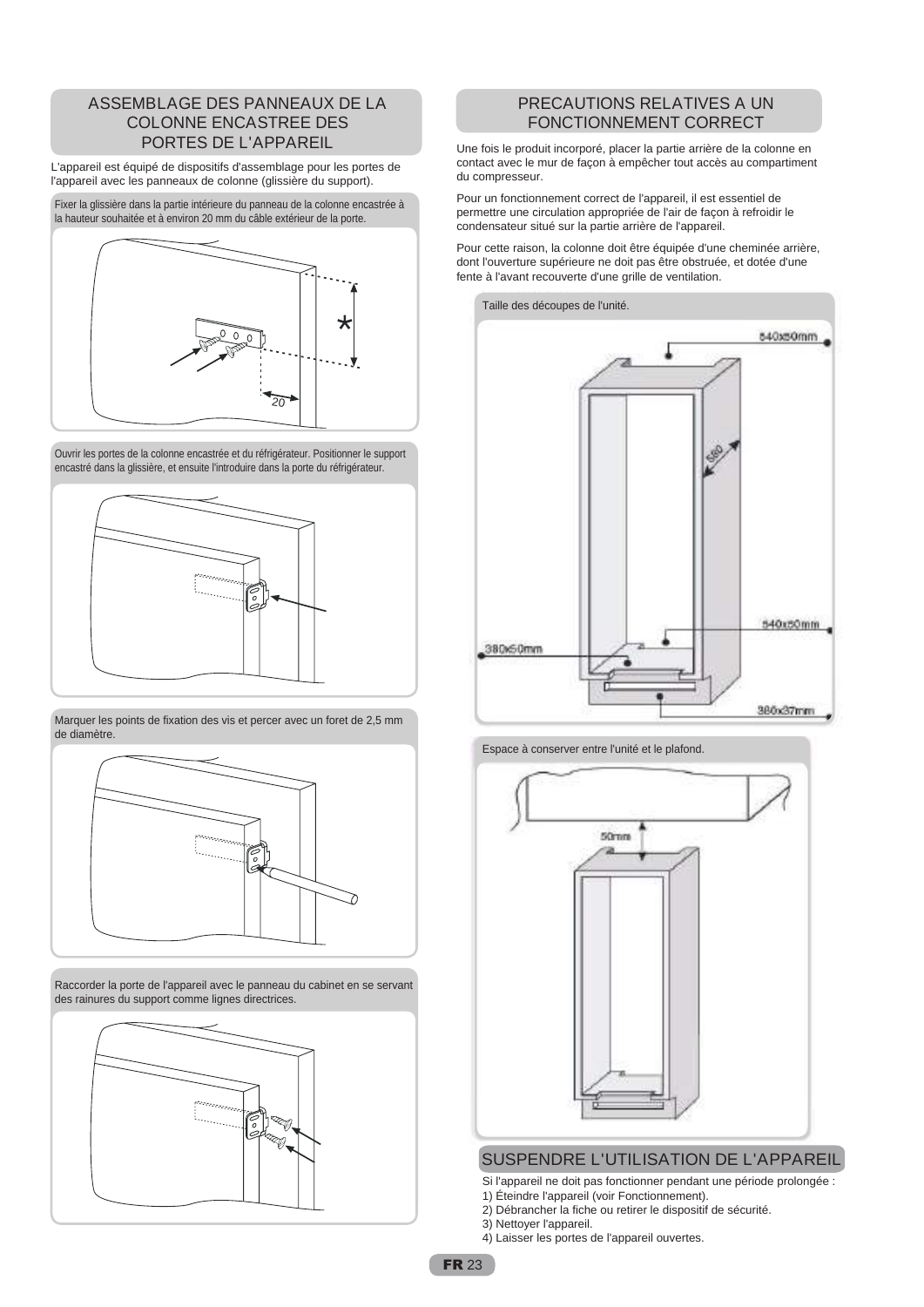| <b>PROBLEME</b>                                                                      | <b>CAUSE</b>                                                                                                                   | <b>CORRECTION</b>                                                                                                                                                                           |
|--------------------------------------------------------------------------------------|--------------------------------------------------------------------------------------------------------------------------------|---------------------------------------------------------------------------------------------------------------------------------------------------------------------------------------------|
| L'ampoule d'éclairage intérieur ne<br>s'allume pas.                                  | • Absence d'électricité.                                                                                                       | • Le cordon d'alimentation n'est pas correctement inséré.<br>· Vérifier si l'appareil est éteint.<br>(voir Réglage de la température).<br>· S'assurer qu'il y du courant dans la maison.    |
|                                                                                      | • L'interrupteur de la porte est bloqué.                                                                                       | · Vérifier qu'il est actif.                                                                                                                                                                 |
| Le réfrigérateur et le congélateur ne<br>refroidissent pas suffisamment.             | • Les portes ne sont pas fermées.<br>• Les portes sont ouvertes fréquemment.                                                   | • Vérifier que la porte et les joints ferment<br>correctement.<br>· Éviter d'ouvrir les portes de manière inutile pendant un<br>certain temps.                                              |
|                                                                                      | • Réglage incorrect de la température.                                                                                         | · Contrôler le réglage de la température, et si possible,<br>refroidir encore plus (voir Réglage de la température).                                                                        |
|                                                                                      | • Le réfrigérateur et le congélateur ont été trop remplis.                                                                     | · Attendre que la température du réfrigérateur ou du<br>congélateur se stabilise.                                                                                                           |
|                                                                                      | • La température ambiante est trop basse.                                                                                      | · Vérifier que la température ambiante est conforme aux<br>spécifications indiquées sur la plaque signalétique (voir<br>Installation).                                                      |
|                                                                                      | • Absence de courant.                                                                                                          | · Le cordon d'alimentation n'est pas correctement inséré.<br>· Vérifier si l'appareil est éteint (voir Réglage de la<br>température).<br>· S'assurer qu'il y a du courant dans le logement. |
| Les aliments situés dans le réfrigérateur<br>gèlent.                                 | · Réglage incorrect de la température.                                                                                         | • Contrôler le réglage de la température (voir Réglage de<br>température) et si possible, diminuer le réglage de la<br>température.                                                         |
|                                                                                      | · Nourriture en contact avec la paroi arrière.                                                                                 | · Enlever les aliments de la paroi arrière du réfrigérateur.                                                                                                                                |
|                                                                                      | • La congélation d'une quantité trop importante<br>d'aliments frais diminue la température du réfrigérateur.                   | • Ne pas dépasser la quantité maximale d'aliments à<br>congeler (voir Congélation).                                                                                                         |
| Le fond du compartiment du réfrigérateur<br>est humide ou présente des gouttelettes. | Le tuyau d'égouttement peut être bouché.                                                                                       | • Nettoyer le tuyau d'égouttement avec un bâtonnet ou<br>similaire pour permettre l'écoulement de l'eau.                                                                                    |
| Présence de gouttelettes ou d'eau sur la<br>paroi arrière du réfrigérateur.          | · Fonctionnement normal du réfrigérateur.                                                                                      | · Ce n'est pas un défaut (voir Dégivrage).                                                                                                                                                  |
| Présence d'eau dans le bac à légumes.                                                | • Manque de circulation d'air.                                                                                                 | · Vérifier qu'il n'y a pas d'aliments déposés sur la clayette<br>en verre des légumes, qui empêchent la circulation de l'air.                                                               |
|                                                                                      | · Légumes et fruits contenant trop d'humidité.                                                                                 | · Envelopper les fruits et les légumes dans des films,<br>sachets ou récipients en plastique.                                                                                               |
| Le moteur fonctionne en permanence.                                                  | • Les portes ne sont pas fermées.                                                                                              | · S'assurer que la porte est fermée et que les joints ferment<br>correctement.                                                                                                              |
|                                                                                      | • Les portes sont ouvertes fréquemment.                                                                                        | · Éviter d'ouvrir les portes de manière inutile pendant un<br>certain temps.                                                                                                                |
|                                                                                      | · La température ambiante est très élevée.                                                                                     | · Vérifier que la température ambiante est conforme aux<br>spécifications indiquées sur la plaque signalétique (voir<br>Installation).                                                      |
|                                                                                      | · Épaisseur du givre supérieure à 3 mm.                                                                                        | · Régler l'affichage/thermostat sur une température plus chaude.<br>· Dégivrer l'unité (voir Dégivrage).                                                                                    |
| Les aliments surgelés dégèlent.                                                      | • La plage de température ambiante est inférieure à la<br>classe climatique de l'appareil.<br>Le compresseur démarre rarement. | · Déplacer l'unité dans une pièce plus chaude ou chauffer<br>la pièce.                                                                                                                      |
|                                                                                      | · La porte du congélateur n'est pas fermée.                                                                                    | · S'assurer que la porte est fermée et que le joint est<br>suffisamment étanche.                                                                                                            |
|                                                                                      |                                                                                                                                |                                                                                                                                                                                             |
| Le voyant Wi-Fi clignote par alternance 3<br>sec allumé et 1 seconde éteint.         | · Routeur désactivé.<br>• Absence de connexion.                                                                                | • Allumer le routeur.<br>• Réinitialiser le produit (voir Wi-Fi).                                                                                                                           |

SI VOUS N'AVEZ PAS PU RESOUDRE LE PROBLEME, CONTACTER LE CENTRE DE SERVICE APRES-VENTE. VEUILLEZ INDIQUER LE TYPE DE DEFAUT ET LES INFORMATIONS CONTENUES SUR LA PLAQUE DE CET APPAREIL, SITUEE DANS LE COMPARTIMENT DU REFRIGERATEUR :

• Le modèle de l'équipement.

• Le numéro de série.